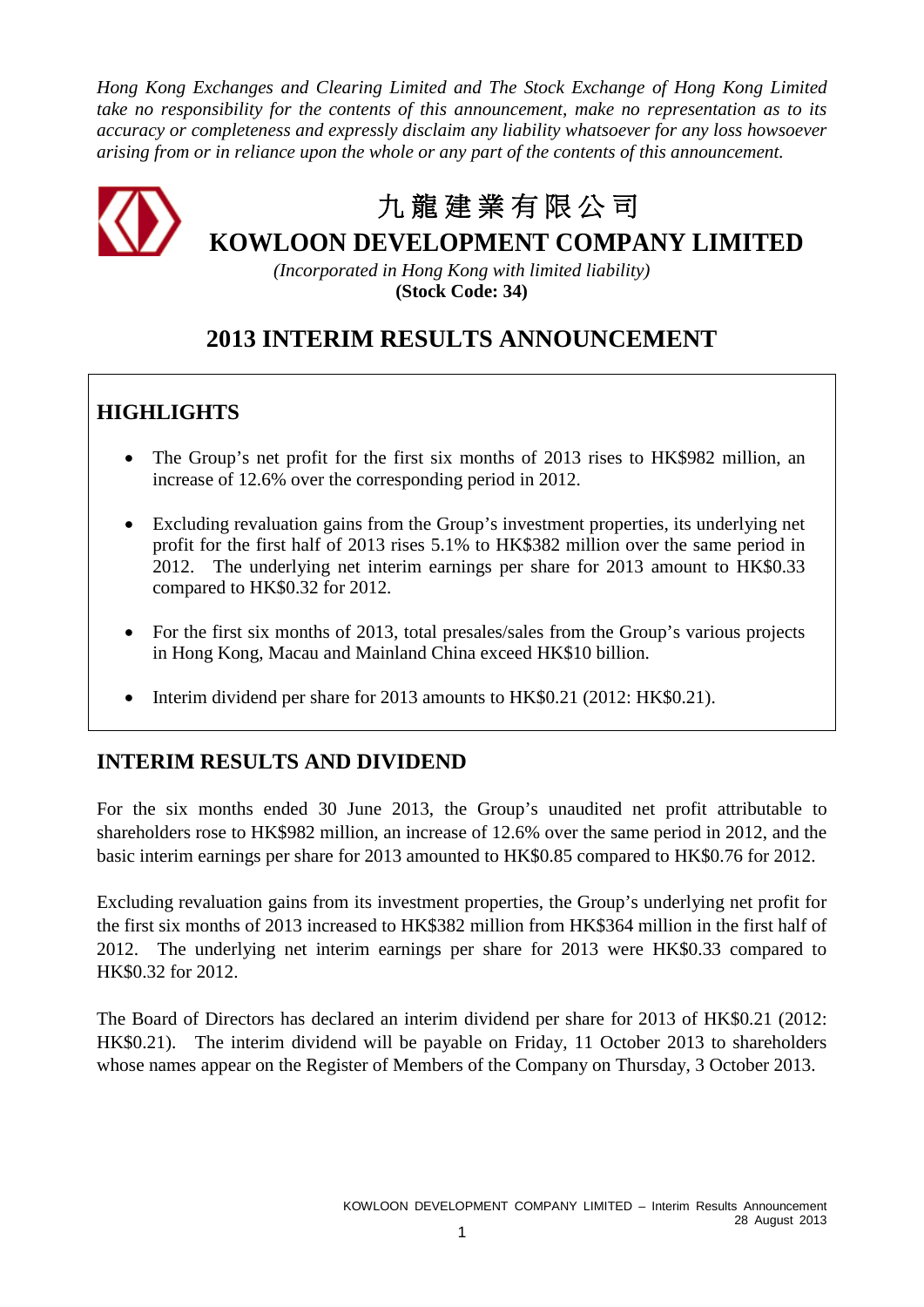## **BUSINESS REVIEW**

In Hong Kong, the government imposed more restrictive measures, mainly including additional stamp duties on property transactions, in late February this year to further curb potential purchasers' appetite. The number of transactions has further been adversely affected by the new ordinance on the first-hand sales of residential properties, which became effective in late April 2013. While the ordinance aims to better protect the interest of purchasers, it has had a temporary supply effect. As developers are now required to prepare new marketing tools to fulfill the new ordinance, their sales plans have been postponed.

In Macau, the government introduced new laws on property sale activities, which became effective on 1 June 2013. The new laws have substantially affected sale activities since its implementation, with overall transaction volumes of both primary and secondary residential markets plummeting.

On the other hand, it appears that overall sentiment in the housing market has been improving in Mainland China over the first half of this year, with residential transaction volumes as well as prices having generally picked up in most regions. In addition, land sales in many cities have also received good responses over the past months.

## *Property Sales*

In Hong Kong, the Group launched the presale for Upper West, its wholly-owned high-end residential and commercial project in West Kowloon in early February 2013, with a majority of residential units having been sold. Together with additional presold units at Cadogan, the Group's 100%-owned residential and commercial project in Kennedy Town, total combined presales for these two projects exceeded HK\$1 billion for the first six months of 2013.

In Mainland China, the Group sold almost all residential units and carparking spaces of the first phase of Le Cove City (Shenyeng), its wholly-owned residential and commercial project, and it has also presold a majority of residential units of the second phase. The Group has recently started the presale of the first phase of residential units at Jun Tai Garden, which is its 40%-owned project in Dongguan, and it has been well received by the market. For the first half of 2013, total presales/sales from various projects in Mainland China amounted to HK\$800 million.

In Macau, the combined presales for Pearl Horizon and Lotes  $T + T1$ , which are the Group's two luxury residential and commercial development projects in the Orient Pearl District holding through its 73.4%-owned listed subsidiary, Polytec Asset Holdings Limited ("Polytec Asset"), exceeded HK\$10 billion for the period under review.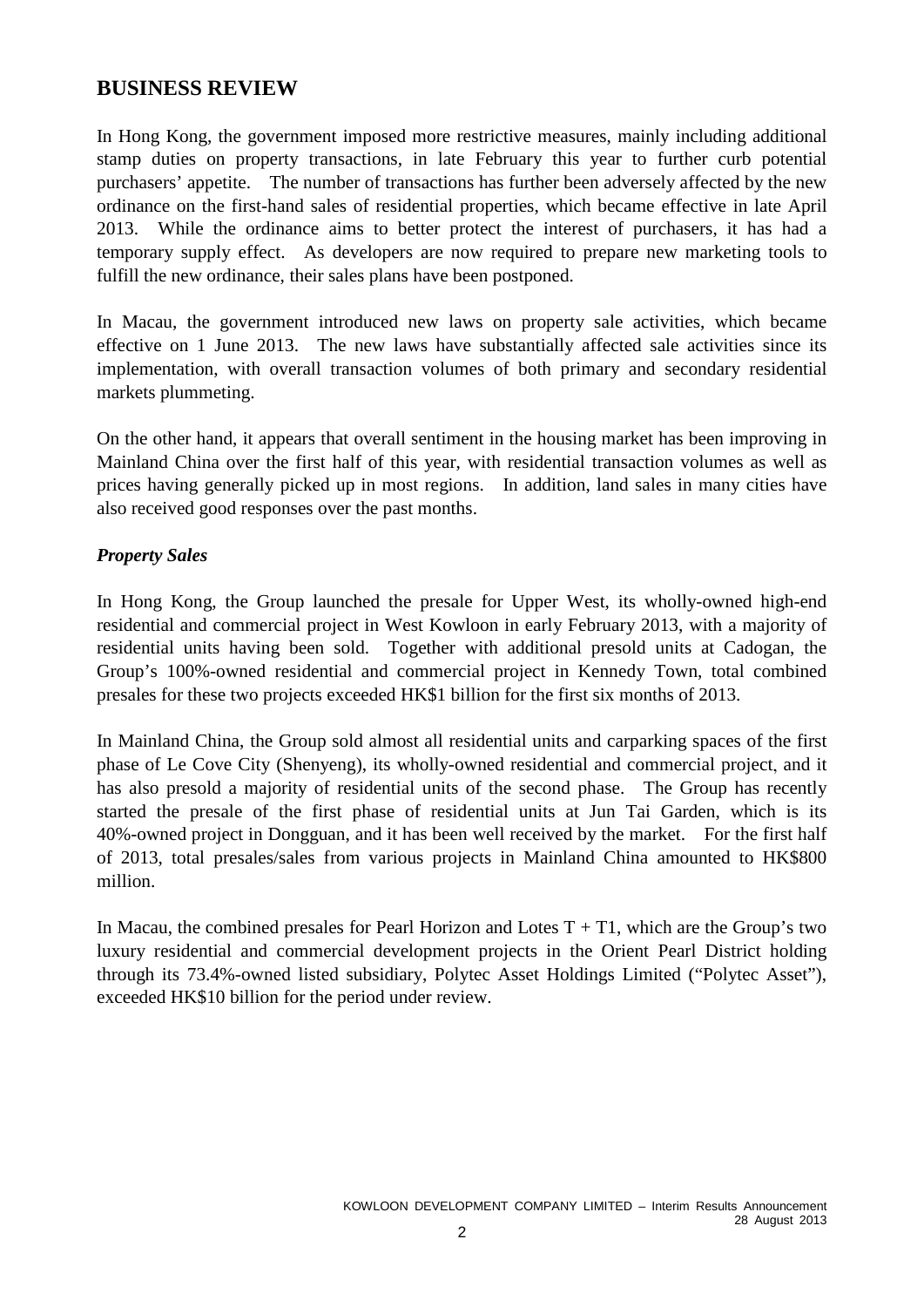## *Property Development*

As of 30 June 2013, the Group's landbank for development amounted to approximately 5 million sq m of attributable gross floor area ("GFA"). The Group's major property projects under planning and development are set out as follows:

| Major Property Projects under Planning and Development |  |
|--------------------------------------------------------|--|
|--------------------------------------------------------|--|

| Property<br>Project            | District/<br><b>City</b>             | <b>Location</b>                       | <b>Usage</b>                                             | Approx.<br><b>Total Site</b><br>Area<br>$(sq \, \text{m})$ | Approx.<br><b>GFA</b><br>$(sq \, \text{m})$ | Group's Status<br><b>Interest</b>                                                                    |                                                                       | <b>Expected</b><br>Date of<br><b>Completion</b> |
|--------------------------------|--------------------------------------|---------------------------------------|----------------------------------------------------------|------------------------------------------------------------|---------------------------------------------|------------------------------------------------------------------------------------------------------|-----------------------------------------------------------------------|-------------------------------------------------|
| <b>Hong Kong</b>               |                                      |                                       |                                                          |                                                            |                                             |                                                                                                      |                                                                       |                                                 |
| Cadogan                        | Kennedy<br>Town,<br><b>Hong Kong</b> | 37A Cadogan Street Residential &      | commercial                                               | 1,318                                                      | 13,200                                      | 100%                                                                                                 | Superstructural<br>work in progress                                   | 2013/2014                                       |
| <b>Upper West</b>              | Tai Kok<br>Tsui.<br>Kowloon          | 18 Fuk Chak Street                    | Residential &<br>commercial                              | 781                                                        | 6,600                                       | 100%                                                                                                 | Foundation work<br>in progress                                        | March 2016                                      |
| Macpherson                     | Mongkok,<br>Kowloon                  | 38 Nelson Street                      | Stadium,<br>youth centre,<br>residential &<br>commercial | 2,400                                                      | 24,800                                      | Joint venture<br>with Urban<br>Renewal<br>Authority<br>and Hong<br>Kong<br>Playground<br>Association | Internal fitting-out Obtained<br>work in progress                     | Occupation<br>Permit on 31<br>December<br>2012  |
| Pok Fu Lam<br>Road             | Sai Ying<br>Pun.<br><b>Hong Kong</b> | 45-65A Pok Fu Lam Residential<br>Road |                                                          | 1,388                                                      | 11,100                                      | 100%                                                                                                 | Design stage                                                          | To be<br>determined                             |
| <b>Hung Hom</b>                | Hung Hom,<br>Kowloon                 | Wan On Street                         | Residential &<br>commercial                              | 4,038                                                      | 33,900                                      | 95.06%                                                                                               | Acquisition of the To be<br>remaining units in determined<br>progress |                                                 |
| Clear Water<br><b>Bay Road</b> | Ngau Chi<br>Wan,<br>Kowloon          | 35 Clear Water Bay<br>Road            | Residential &<br>commercial                              | 19,335                                                     | 196,400                                     | 100%                                                                                                 | Part of foundation To be<br>work completed                            | determined                                      |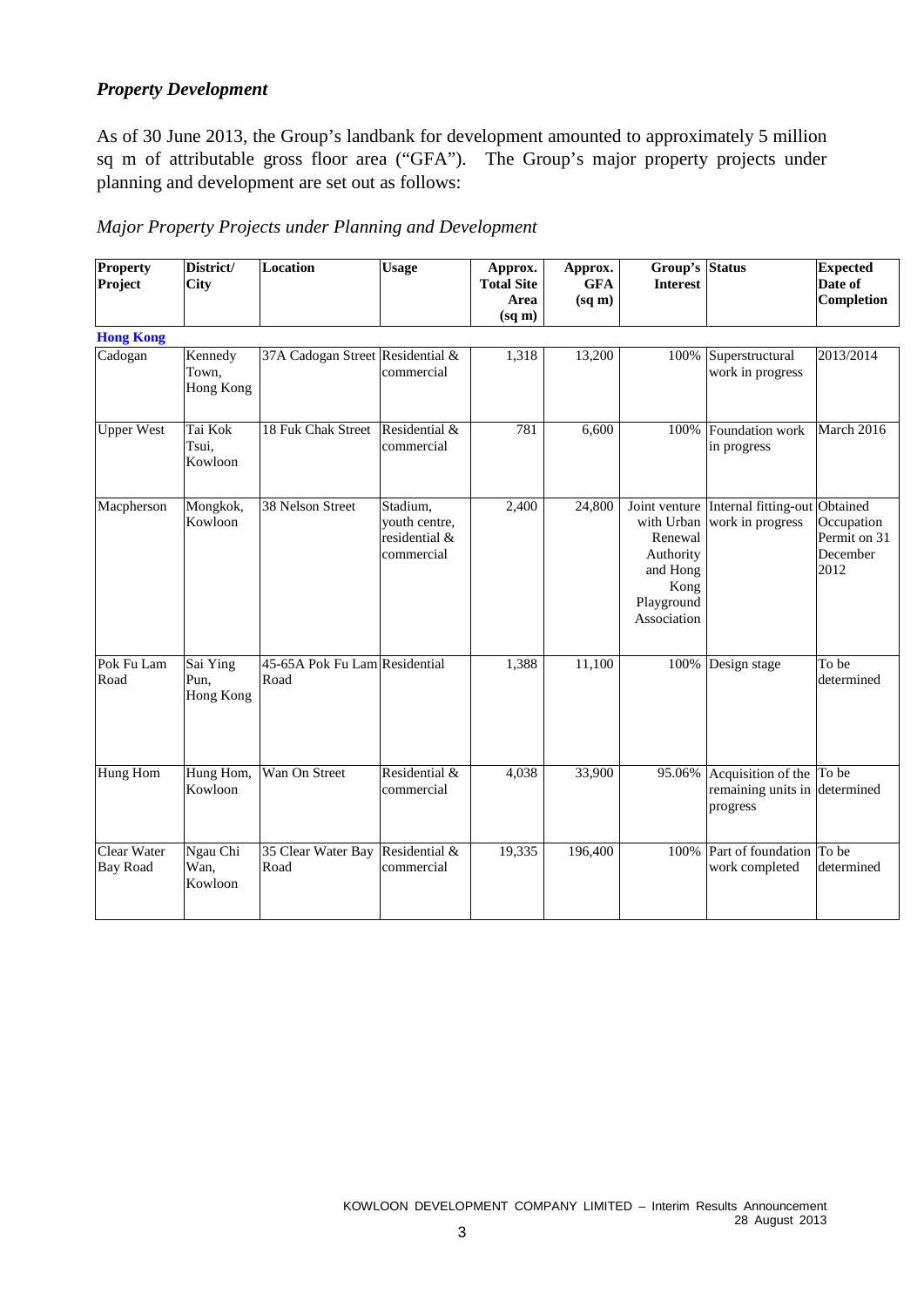# *Major Property Projects under Planning and Development (continued)*

| Property<br>Project                              | District/<br><b>City</b>                     | <b>Location</b>                                                                           | <b>Usage</b>                | Approx.<br><b>Total Site</b><br>Area<br>$(sq \, \text{m})$ | Approx.<br><b>GFA</b><br>$(sq \, \text{m})$ | Group's<br><b>Interest</b> | <b>Status</b>                                                 | <b>Expected</b><br>Date of<br>Completion |
|--------------------------------------------------|----------------------------------------------|-------------------------------------------------------------------------------------------|-----------------------------|------------------------------------------------------------|---------------------------------------------|----------------------------|---------------------------------------------------------------|------------------------------------------|
| <b>Mainland China</b>                            |                                              |                                                                                           |                             |                                                            |                                             |                            |                                                               |                                          |
| Le Cove<br>City<br>(Shenyang)<br>江灣城<br>(瀋陽)     | Hun Nan<br>Xin<br>District,<br>Shenyang      | 6 Hun Nan Er Road                                                                         | Residential &<br>commercial | 165,303                                                    | 712,000                                     | 100%                       | Construction work By phases<br>for third phase in<br>progress | from 2011<br>onwards                     |
| The Gardenia<br>(Shenyang)<br>翠堤灣<br>(瀋陽)        | Shenhe<br>District.<br>Shenyang              | West of Daba Road                                                                         | Residential &<br>commercial | 1,100,000                                                  | 2,000,000                                   | 100%                       | Fitting-out work<br>for first phase in<br>progress            | By phases<br>from 2013<br>onwards        |
| Le Cove City<br>(Wuxi)<br>江灣城<br>(無錫)            | Chong An<br>District,<br>Wuxi                | Tongyun Road and<br>Gongyun Road                                                          | Residential &<br>commercial | 68,833                                                     | $404,400^{\text{*}}$                        | 80%                        | Fitting-out work<br>for first phase in<br>progress            | By phases<br>from 2014<br>onwards        |
| Galaxy<br>Heights<br>(Zhongshan)<br>星際豪庭<br>(中山) | Shiqi<br>District,<br>Zhongshan              | 8 Xueyuan Road                                                                            | Residential &<br>commercial | 18,334                                                     | 129,000                                     | 70%                        | Fitting-out work<br>in progress                               | 2013                                     |
| Jun Tai<br>Garden<br>(Dongguan)<br>君珆花園<br>(東莞)  | Nancheng<br>District,<br>Dongguan            | East of Hongwei<br>Road, Xi Ping She<br>Qu                                                | Residential &<br>commercial | 32,521                                                     | 79,700                                      | 40%                        | Construction work 2014<br>in progress                         |                                          |
| The Lake<br>(Foshan)<br>山語湖<br>(佛山)              | Nanhai<br>District.<br>Foshan                | Heshun Meijing<br>Shuiku Sector,<br>Lishui Town                                           | Residential &<br>commercial | 4,020,743                                                  | 1,600,000                                   | 50%                        | Construction<br>work in progress                              | By phases<br>from 2009<br>onwards        |
| Hedong<br>(Tianjin)<br>河東<br>(天津)                | Hedong<br>District,<br>Tianjin               | Lot No. Jin Dong<br>Liu 2004-066,<br>intersection of<br>Shiyijing Road and<br>Liuwei Road | Residential &<br>commercial | 135,540                                                    | 930,000                                     | 49%                        | Foundation work<br>for first phase in<br>progress             | To be<br>determined                      |
| <b>Macau</b>                                     |                                              |                                                                                           |                             |                                                            |                                             |                            |                                                               |                                          |
| Pearl Horizon                                    | <b>Novos</b><br>Aterros<br>da Areia<br>Preta | Lote P, The Orient<br>Pearl District                                                      | Residential &<br>commercial | 68,000                                                     | 699,700                                     | 58.8%                      | Architectural plan 2016/2017<br>approved                      |                                          |
| Lotes $T + T1$                                   | <b>Novos</b><br>Aterros<br>da Areia<br>Preta | Lotes $T + T1$ , The<br>Orient Pearl District commercial                                  | Residential &               | 17,900                                                     | 195,600                                     | 58.8%                      | Submitted<br>application for<br>work<br>commencement          | 2016/2017                                |

# With additional underground GFA of approximately 15,000 sq m for the commercial portion and over 2,300 carparking spaces.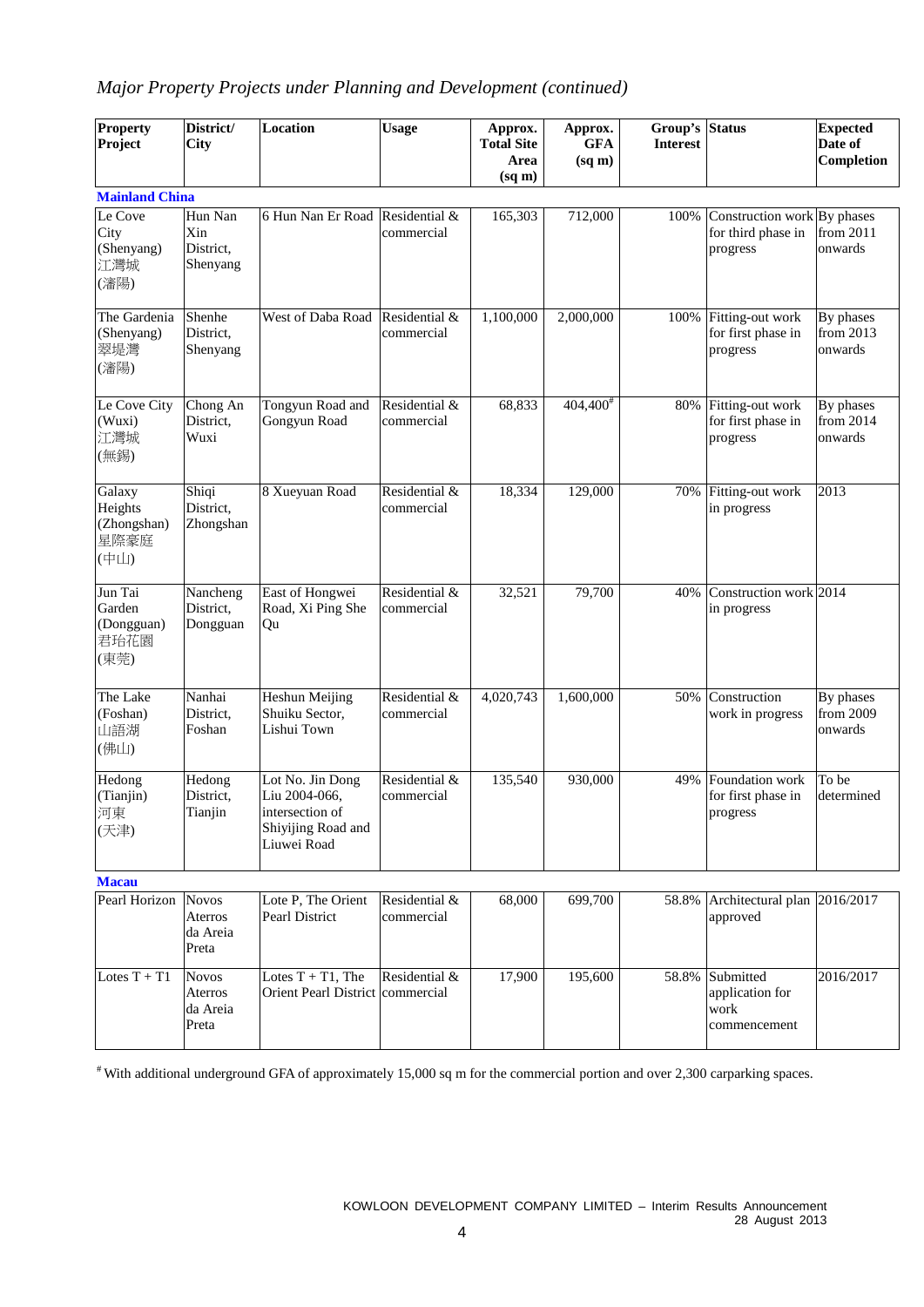## *Property Investment*

During the period under review, the Group disposed all remaining retail units at New Mandarin Plaza in Tsim Sha Tsui, Hong Kong, with a total recognised gain of HK\$232 million.

Despite disposal of the above non-core investment properties, the Group's gross rental income from its property investment portfolio for the first six months of 2013 rose to HK\$153 million, an increase of 4.3% over the corresponding period in 2012. Total rental income from Pioneer Centre, the Group's flagship and core investment property in Hong Kong, rose 5.5% to HK\$130 million, with almost all retail spaces and offices being let as of 30 June 2013.

## *Oil Business*

For the six months ended 30 June 2013, the segment recorded an operating loss of HK\$29.8 million compared to an operating gain of HK\$73.2 million in the same period in 2012. The loss in operation was due to the temporary suspension in normal production of the Group's South Alibek Oilfield in Kazakhstan since 1 January 2013, pending approval of a gas flaring permit from the government. The management has been taking all necessary steps to obtain the permit for the oilfield as soon as possible. The temporary disruption in oil production may further affect earnings from this segment in the second half of 2013.

The Group's exposure in the oil and gas business is through its 73.4%-owned listed subsidiary, Polytec Asset.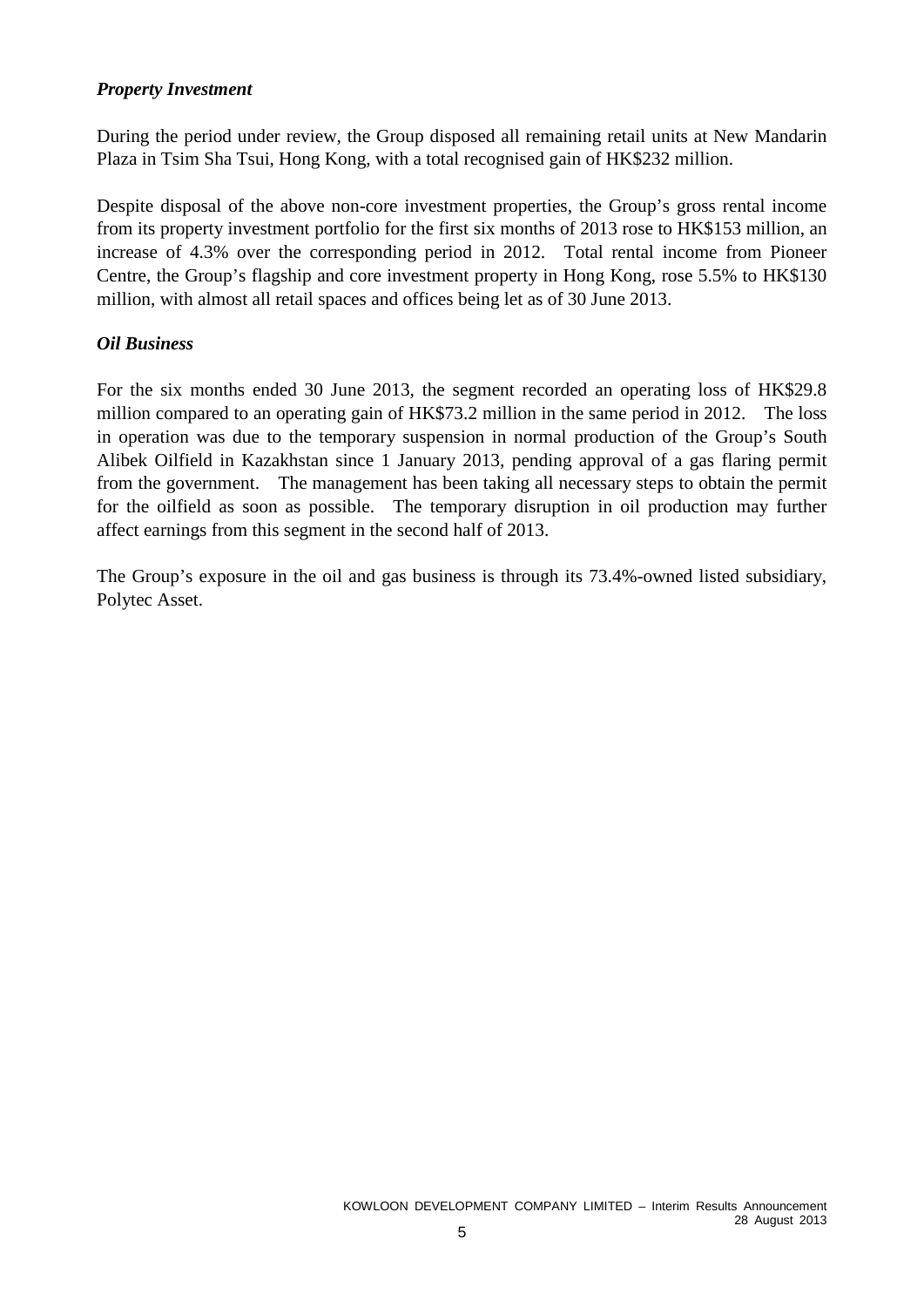## *Post Balance Sheet Events*

As announced on 23 August 2013, the Group entered into two acquisition agreements with Polytec Holdings International Limited ("Polytec Holdings"), the ultimate shareholder of the Company, and a subsidiary of Polytec Holdings to acquire New Basic Holdings Limited ("New Basic") and Top Sail International Limited ("Top Sail") at a consideration of HK\$1,280,249,021 and HK\$368,557,890 respectively. By acquiring New Basic, the Group will have a 60% interest in a Huizhou high quality property project, which will be developed into a commercial and residential development with estimated GFA of 519,867 sq m, and by acquiring Top Sail, the Group will own a 100% interest of a redevelopment property site with a total registered site area of approximately 738.29 sq m located at 1, 3, 5, 7, 9 and 11 of Tang Fung Street, Aberdeen, Hong Kong. Both of the acquisitions are subject to the Company's independent shareholders' approval.

## **PROSPECTS**

According to the latest official data, the European economy appears to have finally ended its longest (18 months) postwar contraction in the second quarter of 2013, bolstered by stronger growth in Germany and France. However, it remains to be seen whether the nascent recovery in the euro zone can last, given its high unemployment and other lingering problems. The US economy, as well as its labor and housing market, continued to recover in the first half of 2013. In Mainland China, the recent data indicates that the economy is improving from its sluggish state. Therefore, the global economic outlook seems to be more positive than last year.

In Hong Kong, various property restrictive measures are expected to remain in place for a considerable period of time. Together with the new ordinance on the first-hand sales of residential properties effective in late April this year, the Group expects these will continue to have substantial impacts on overall residential volumes and housing prices would likely be suppressed in the near future. In the second half of 2013, the Group intends to launch the sale of the Macpherson project, the Group's joint venture project with Urban Renewal Authority and Hong Kong Playground Association, as soon as the consent is granted.

In Macau, the new laws on property sale activities, which became effective on 1 June 2013, will adversely affect the Group's future presale plan as it is now required to obtain presale consents before re-launching the presale of two projects. Despite the successful presale of Pearl Horizon and Lotes  $T + T1$ , profits from their respective presales will not be distributed to the Group until 2016/2017.

The Group will actively expand its development landbank and expedite the development pace of its existing projects in Mainland China, aiming to offset the adverse impacts from the slowdown in the sale of projects in Hong Kong and Macau.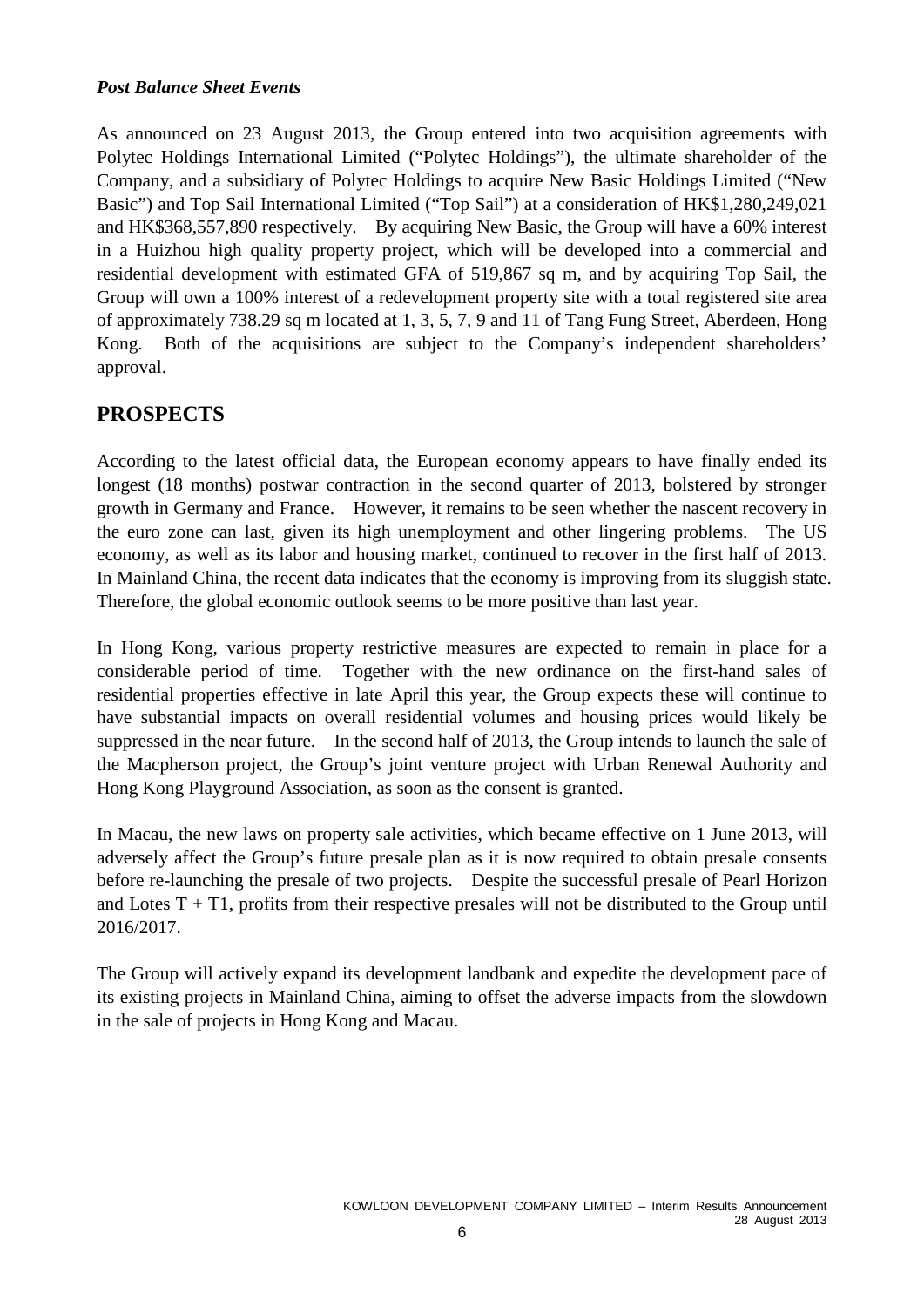# **INTERIM RESULTS**

The unaudited consolidated results of the Group for the six months ended 30 June 2013 together with the comparative figures of 2012 are as follows:

# **Consolidated Income Statement**

|                                                   | Six months ended 30 June |                 |             |  |
|---------------------------------------------------|--------------------------|-----------------|-------------|--|
|                                                   |                          | 2013            | 2012        |  |
|                                                   | <b>Note</b>              | <b>HK\$'000</b> | HK\$'000    |  |
|                                                   |                          | (unaudited)     | (unaudited) |  |
| <b>Turnover</b>                                   | $\mathfrak{Z}$           | 358,012         | 838,105     |  |
| Cost of sales                                     |                          | (66,005)        | (285, 013)  |  |
| Other revenue                                     |                          | 13,692          | 17,938      |  |
| Other net income                                  | $\overline{4}$           | 241,078         | 103,000     |  |
| Depreciation and amortisation                     |                          | (7,376)         | (7, 475)    |  |
| Staff costs                                       |                          | (88,359)        | (77,220)    |  |
| Selling, marketing and distribution expenses      |                          | (41, 442)       | (124, 289)  |  |
| Other operating expenses                          |                          | (27, 564)       | (48, 712)   |  |
| Fair value changes on investment properties       |                          | 509,483         | 506,278     |  |
| <b>Profit from operations</b>                     |                          | 891,519         | 922,612     |  |
| Finance costs                                     | 5                        | (44,990)        | (49, 163)   |  |
| Share of (losses)/profits of associated companies |                          | (157)           | 2,141       |  |
| Share of profits of joint ventures                |                          | 177,802         | 114,633     |  |
| <b>Profit before taxation</b>                     |                          | 1,024,174       | 990,223     |  |
| Income tax                                        | 6                        | (32, 154)       | (73,011)    |  |
| Profit for the period                             |                          | 992,020         | 917,212     |  |
| <b>Attributable to:</b>                           |                          |                 |             |  |
| Shareholders of the Company                       |                          | 982,015         | 872,438     |  |
| Non-controlling interests                         |                          | 10,005          | 44,774      |  |
| Profit for the period                             |                          | 992,020         | 917,212     |  |
| <b>Earnings per share – Basic/Diluted</b>         | 7                        | <b>HK\$0.85</b> | HK\$0.76    |  |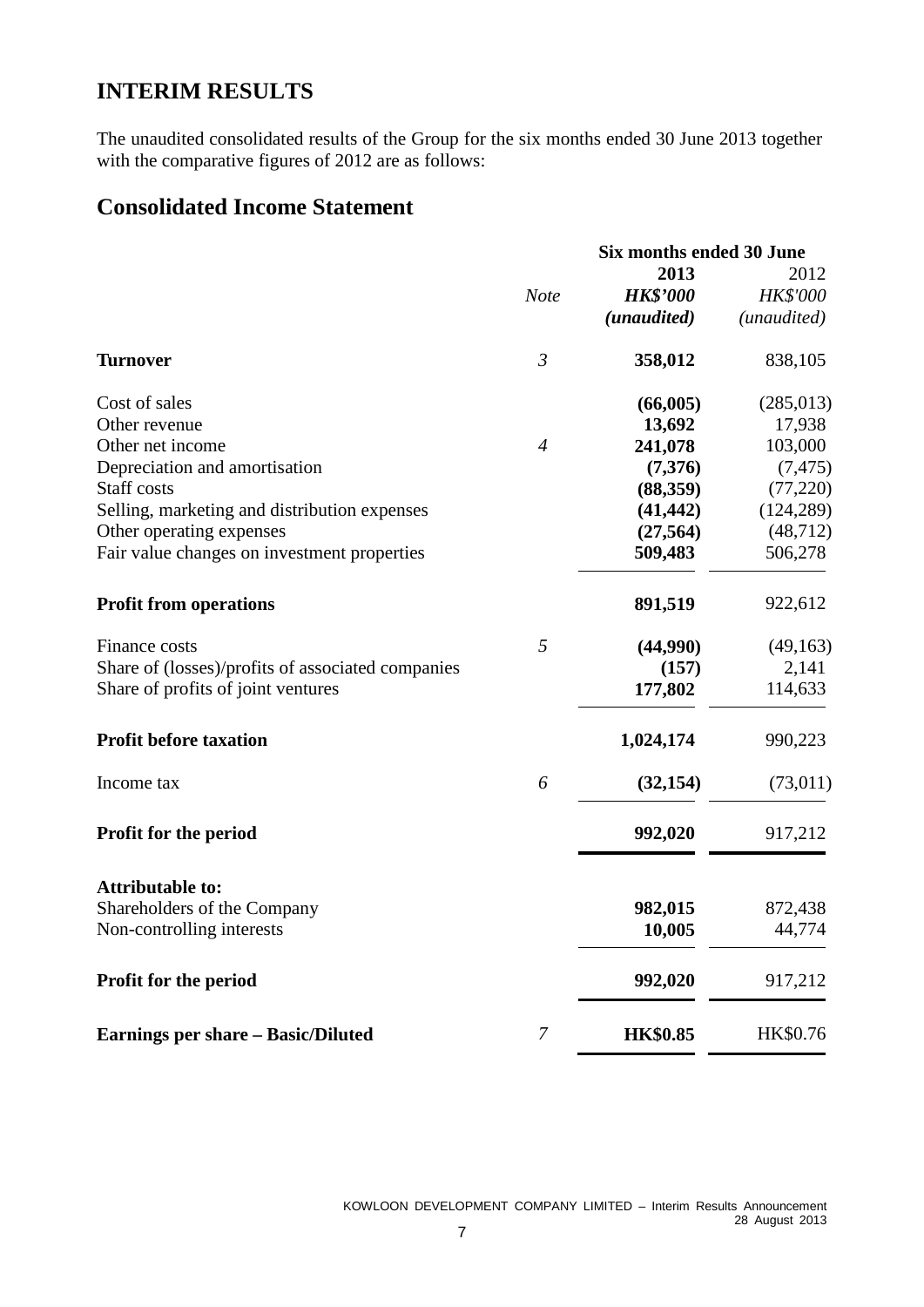# **Consolidated Statement of Comprehensive Income**

|                                                                                   | <b>Six months ended 30 June</b>        |                                        |  |
|-----------------------------------------------------------------------------------|----------------------------------------|----------------------------------------|--|
|                                                                                   | 2013<br><b>HK\$'000</b><br>(unaudited) | 2012<br><b>HK\$'000</b><br>(unaudited) |  |
| <b>Profit for the period</b>                                                      | 992,020                                | 917,212                                |  |
| Other comprehensive income for the period                                         |                                        |                                        |  |
| Items that may be reclassified subsequently to<br>profit or loss:                 |                                        |                                        |  |
| Exchange differences on translation of accounts of<br>overseas subsidiaries       | 65,120                                 | (18,691)                               |  |
| Changes in fair value of available-for-sale<br>investments                        | 397                                    | (629)                                  |  |
| Changes in fair value of interests in property<br>development                     | 112,165                                |                                        |  |
| Share of other comprehensive income of<br>joint ventures and associated companies | 64,864                                 | (17, 896)                              |  |
|                                                                                   | 242,546                                | (37,216)                               |  |
| Total comprehensive income for the period                                         | 1,234,566                              | 879,996                                |  |
| <b>Attributable to:</b>                                                           |                                        |                                        |  |
| Shareholders of the Company<br>Non-controlling interests                          | 1,188,935<br>45,631                    | 855,286<br>24,710                      |  |
| Total comprehensive income for the period                                         | 1,234,566                              | 879,996                                |  |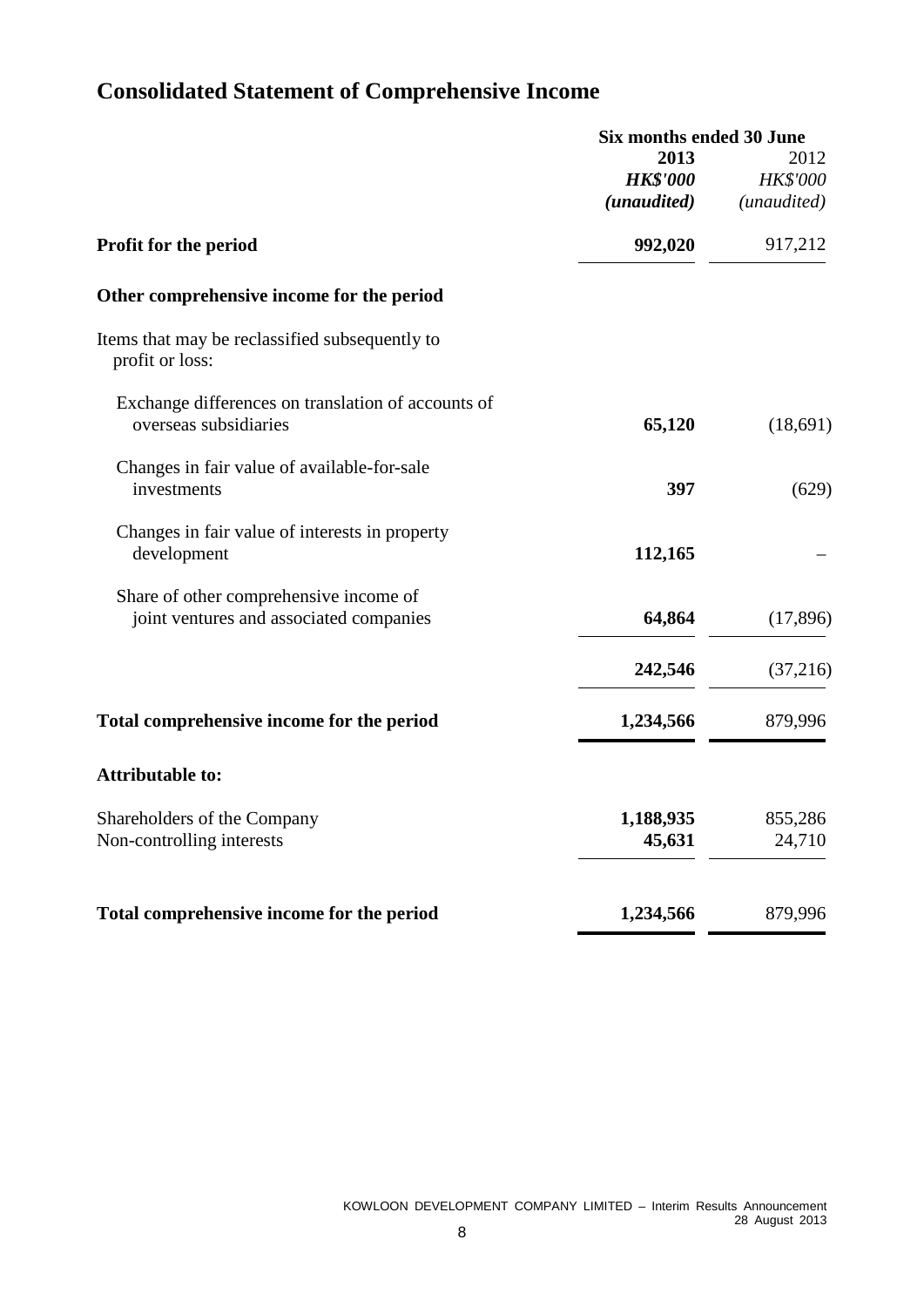# **Consolidated Balance Sheet**

|                                          | At 30 June 2013 |                 |                 | At 31 December 2012 |            |
|------------------------------------------|-----------------|-----------------|-----------------|---------------------|------------|
|                                          | Note            | <b>HK\$'000</b> | <b>HK\$'000</b> | HK\$'000            | HK\$'000   |
|                                          |                 | (unaudited)     | (unaudited)     | (audited)           | (audited)  |
| <b>Non-current assets</b>                |                 |                 |                 |                     |            |
| <b>Fixed assets</b>                      |                 |                 |                 |                     |            |
| - Investment properties                  |                 |                 | 9,953,917       |                     | 9,626,134  |
| - Leasehold land held for own use        |                 |                 | 219,790         |                     | 222,360    |
| - Other property, plant and<br>equipment |                 |                 | 1,334,254       |                     | 1,319,468  |
|                                          |                 |                 | 11,507,961      |                     | 11,167,962 |
| Oil exploitation assets                  |                 |                 | 108,822         |                     | 109,014    |
| Interests in property development        |                 |                 | 10,310,423      |                     | 10,198,258 |
| Interest in joint ventures               |                 |                 | 2,448,689       |                     | 2,247,554  |
| Interest in associated companies         |                 |                 | 2,394,831       |                     | 2,331,841  |
| Financial investments                    |                 |                 | 8,882           |                     | 8,485      |
| Loans and advances                       |                 |                 | 33,657          |                     | 32,069     |
| Deferred tax assets                      |                 |                 | 45,570          |                     | 53,233     |
|                                          |                 |                 | 26,858,835      |                     | 26,148,416 |
| <b>Current assets</b>                    |                 |                 |                 |                     |            |
| Inventories                              |                 | 13,878,399      |                 | 13,236,301          |            |
| Trade and other receivables              | 9               | 591,723         |                 | 1,093,506           |            |
| Loans and advances                       |                 | 31,586          |                 | 16,925              |            |
| Amounts due from joint ventures          |                 | 76,348          |                 | 86,524              |            |
| <b>Financial investments</b>             |                 | 96,368          |                 | 94,937              |            |
| Pledged bank deposits                    |                 | 18,518          |                 | 35,396              |            |
| Cash and cash equivalents                |                 | 793,548         |                 | 564,889             |            |
|                                          |                 | 15,486,490      |                 | 15,128,478          |            |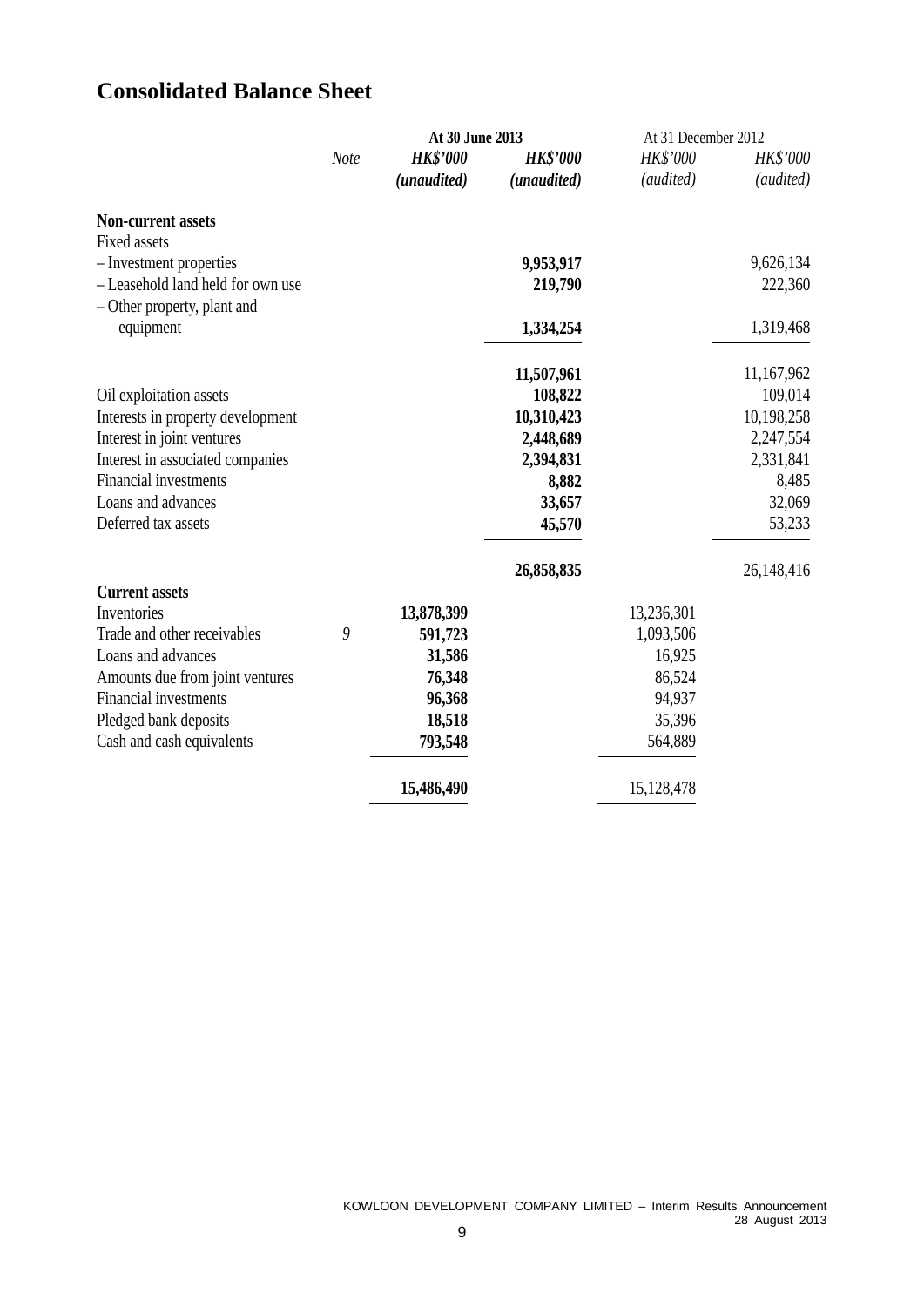|                                              |      | At 30 June 2013 |                 | As at 31 December 2012 |            |  |
|----------------------------------------------|------|-----------------|-----------------|------------------------|------------|--|
|                                              | Note | <b>HK\$'000</b> | <b>HK\$'000</b> | HK\$'000               | HK\$'000   |  |
|                                              |      | (unaudited)     | (unaudited)     | (audited)              | (audited)  |  |
| <b>Current liabilities</b>                   |      |                 |                 |                        |            |  |
| Trade and other payables<br>Amounts due to   | 10   | 3,687,998       |                 | 2,601,946              |            |  |
| non-controlling interests                    |      | 200,000         |                 | 200,000                |            |  |
| Amount due to a joint venture                |      | 776,128         |                 | 762,368                |            |  |
| <b>Bank</b> loans                            |      | 4,542,519       |                 | 1,603,863              |            |  |
| Current taxation                             |      | 298,246         |                 | 285,117                |            |  |
|                                              |      | 9,504,891       |                 | 5,453,294              |            |  |
| Net current assets                           |      |                 | 5,981,599       |                        | 9,675,184  |  |
| <b>Total assets less current liabilities</b> |      |                 | 32,840,434      |                        | 35,823,600 |  |
| <b>Non-current liabilities</b>               |      |                 |                 |                        |            |  |
| Loan from ultimate holding company           |      | 5,175,732       |                 | 5,666,253              |            |  |
| Amount payable to ultimate                   |      |                 |                 |                        |            |  |
| holding company                              |      | 1,456,552       |                 | 842,884                |            |  |
| <b>Bank loans</b>                            |      | 376,624         |                 | 4,265,660              |            |  |
| Other payables                               |      | 44,586          |                 | 48,732                 |            |  |
| Deferred tax liabilities                     |      | 843,305         |                 | 859,073                |            |  |
|                                              |      |                 | 7,896,799       |                        | 11,682,602 |  |
| <b>NET ASSETS</b>                            |      |                 | 24,943,635      |                        | 24,140,998 |  |
| <b>Capital and reserves</b>                  |      |                 |                 |                        |            |  |
| Share capital                                |      |                 | 115,068         |                        | 115,068    |  |
| Reserves                                     |      |                 | 21,714,354      |                        | 20,939,664 |  |
| Total equity attributable to the             |      |                 |                 |                        |            |  |
| shareholders of the Company                  |      |                 | 21,829,422      |                        | 21,054,732 |  |
| Non-controlling interests                    |      |                 | 3,114,213       |                        | 3,086,266  |  |
| <b>TOTAL EQUITY</b>                          |      |                 | 24,943,635      |                        | 24,140,998 |  |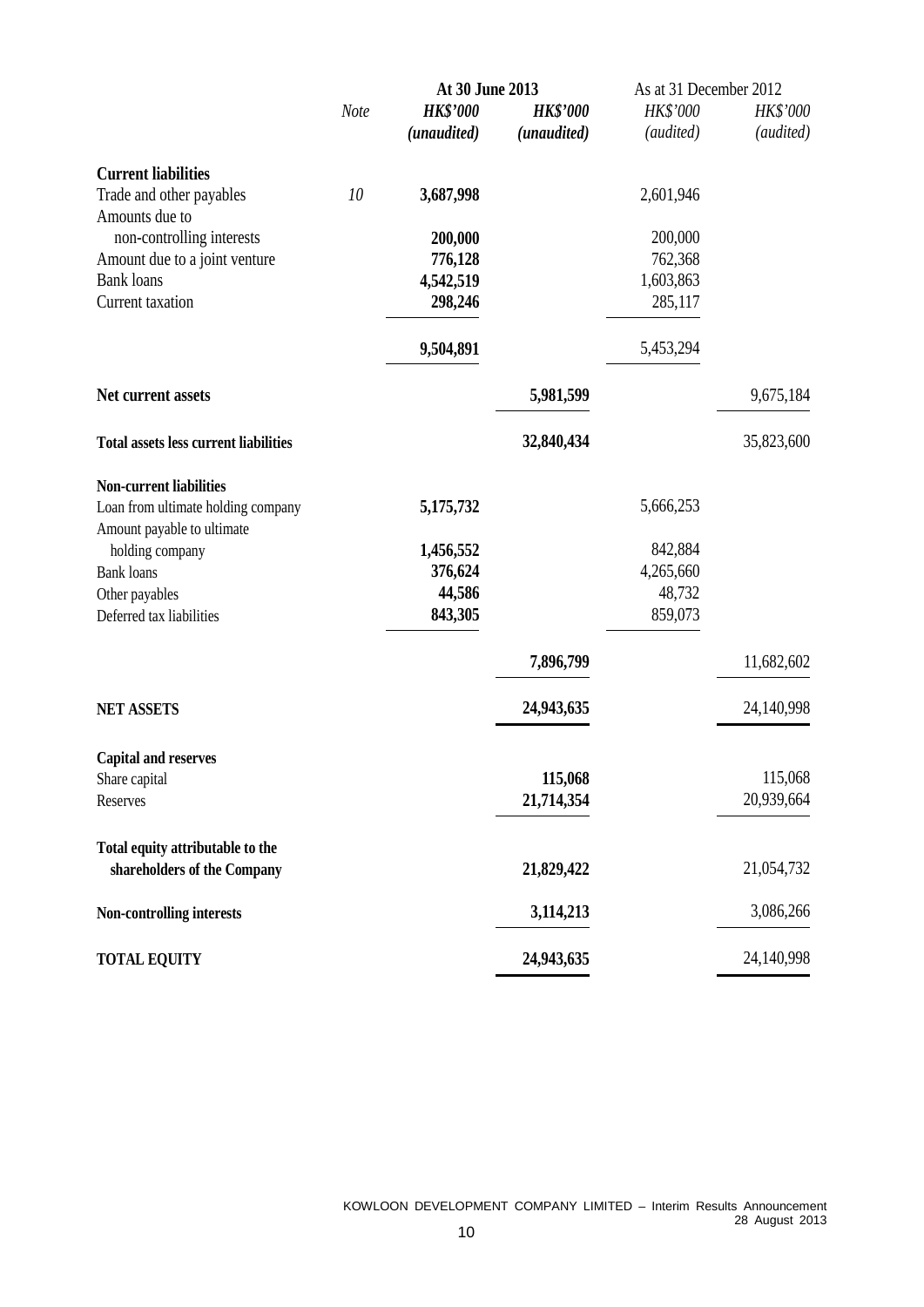#### **1 Basis of preparation**

The unaudited interim financial report has been prepared in accordance with the applicable disclosure provisions of the Rules Governing the Listing of Securities on The Stock Exchange of Hong Kong Limited, including compliance with Hong Kong Accounting Standard ("HKAS") 34, "Interim financial reporting", issued by the Hong Kong Institute of Certified Public Accountants ("HKICPA").

The interim financial report has been prepared in accordance with the same accounting policies adopted in the 2012 annual accounts, except for the accounting policy changes that are expected to be reflected in the 2013 annual accounts. Details of these changes in accounting policies are set out in note 2.

The preparation of an interim financial report in conformity with HKAS 34 requires management to make judgements, estimates and assumptions that affect the application of policies and reported amounts of assets and liabilities, income and expenses on a year to date basis. Actual results may differ from these estimates.

#### **2 Changes in accounting policies**

The HKICPA has issued a number of new Hong Kong Financial Reporting Standards ("HKFRSs") and amendments to HKFRSs that are first effective for the current accounting period of the Group. Of these, the following developments are relevant to the Group's accounts:

- Amendments to HKAS 1, "Presentation of financial statements Presentation of items of other comprehensive income"
- HKFRS 10, "Consolidated financial statements"
- HKFRS 11, "Joint arrangements"
- HKFRS 12, "Disclosure of interests in other entities"
- HKFRS 13, "Fair value measurement"

The Group has not applied any new standard or interpretation that is not yet effective for the current accounting period.

#### **HKFRS 13, Fair value measurement**

HKFRS 13 replaces existing guidance in individual HKFRSs with a single source of fair value measurement guidance. HKFRS 13 also contains extensive disclosure requirements about fair value measurements for both financial instruments and non-financial instruments. The adoption of HKFRS 13 does not have any material impact on the fair value measurements of the Group's assets and liabilities.

Other developments have had no material impact on the Group's accounts.

*Notes*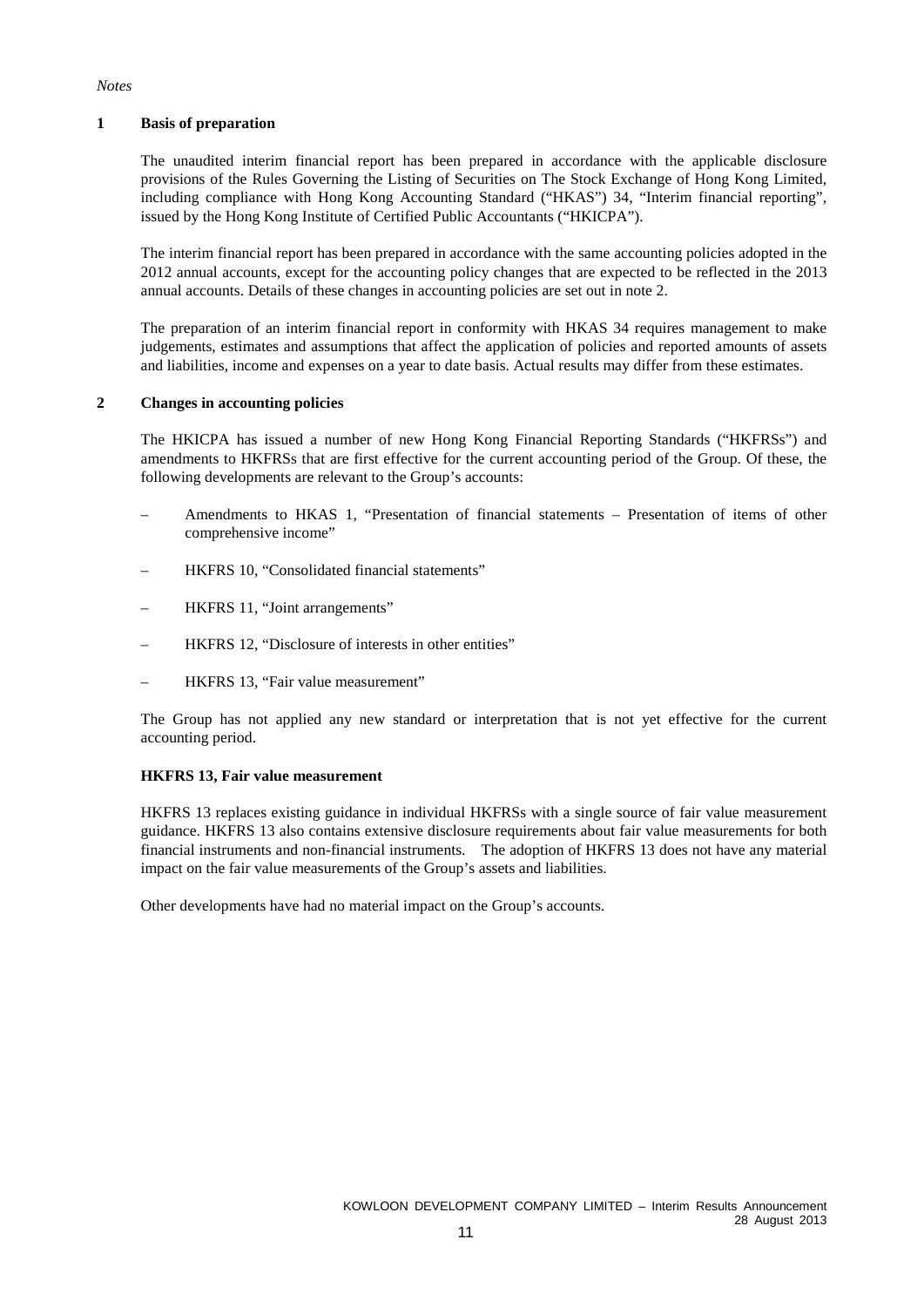#### **3 Segment reporting**

The Group manages its business by a mixture of both business lines and geography. In a manner consistent with the way in which information is reported internally to the Group's top management for the purposes of assessing segment performance and allocating resources between segments, the Group has identified the following six reportable segments.

- Property development segment (Hong Kong/Mainland China/Macau): the development and sales of properties and interests in property development. Given the importance of property development division to the Group, the Group's property development business is segregated further into three reportable segments on a geographical basis.
- Property investment segment: the leasing of properties to generate rental income and to gain from the appreciation in the properties' values in the long term.
- Oil segment: oil exploration and production.
- Other businesses segment: mainly includes the financial investments, the provision of finance services, income from the sale of ice and the provision of cold storage services and treasury operations.

Turnover comprises mainly rental income from properties, gross proceeds from sales of properties, crude oil and interest income.

Reporting segment profit represents profit before tax by excluding fair value changes on investment properties, finance costs, exceptional items and head office and corporate income/expenses.

Segment assets include all tangible, intangible assets and current assets with the exception of deferred tax assets and other corporate assets.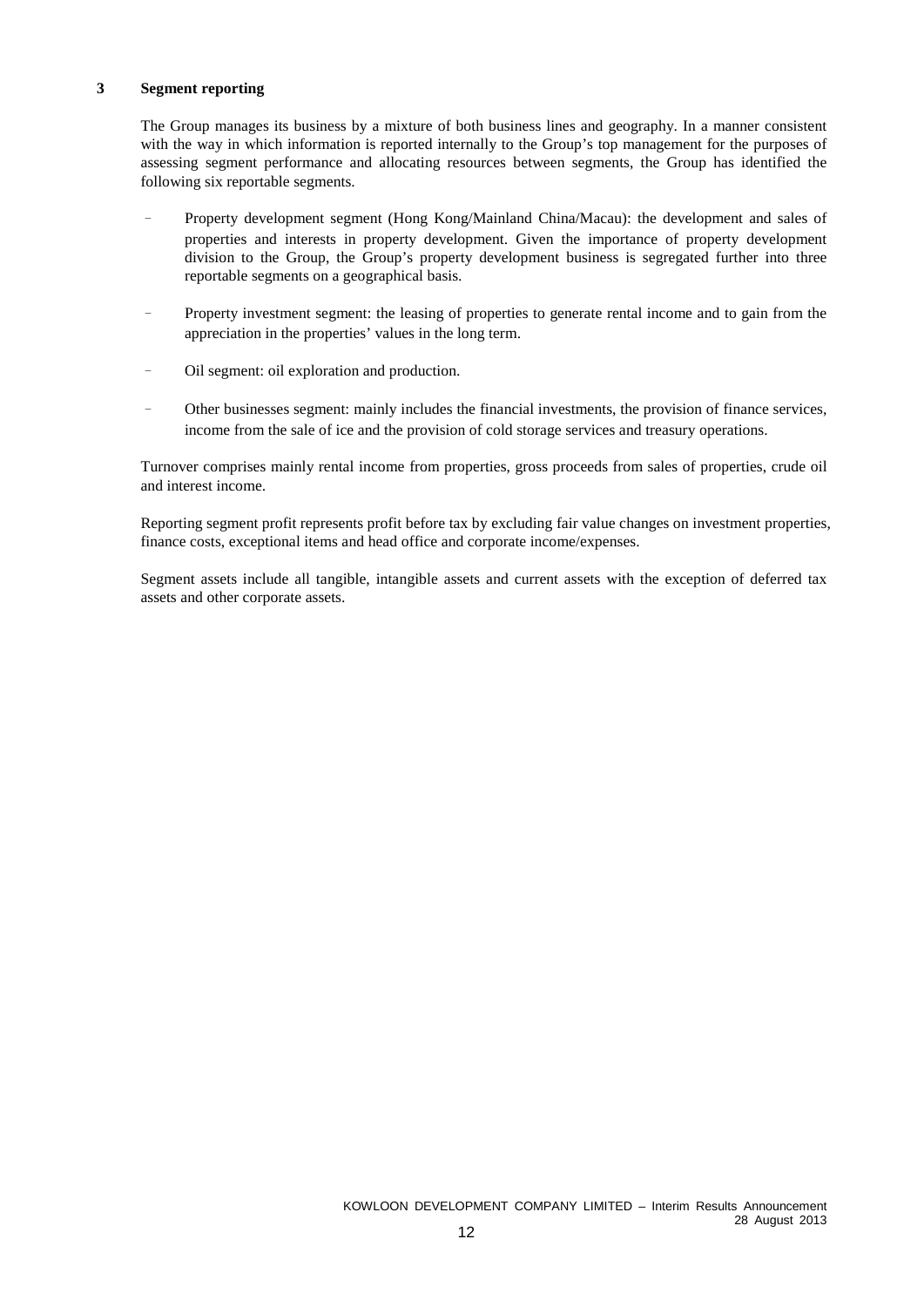## **3 Segment reporting** *(continued)*

Information regarding the Group's reportable segments as provided to the Group's top management for the purposes of resource allocation and assessment of segment performance for the period is set out below.

|                                                                                   | Six months ended 30 June 2013   |                                     |                                      |                                 |                                                  |                               |                                  |
|-----------------------------------------------------------------------------------|---------------------------------|-------------------------------------|--------------------------------------|---------------------------------|--------------------------------------------------|-------------------------------|----------------------------------|
|                                                                                   |                                 |                                     | Property development                 |                                 |                                                  |                               |                                  |
|                                                                                   | Consolidated<br><b>HK\$'000</b> | <b>Hong Kong</b><br><b>HK\$'000</b> | Mainland<br>China<br><b>HK\$'000</b> | <b>Macau</b><br><b>HK\$'000</b> | <b>Property</b><br>investment<br><b>HK\$'000</b> | <b>Oil</b><br><b>HK\$'000</b> | <b>Others</b><br><b>HK\$'000</b> |
| Turnover                                                                          | 358,012                         | 26,000                              | 101,953                              | 190                             | 153,264                                          | 19,009                        | 57,596                           |
| Reportable segment profit<br>Other net income<br>Fair value changes on investment | 266,921<br>237,467              | 30,839<br>5,218                     | 59,057                               | 2,726                           | 164,195<br>232,249                               | (29, 839)                     | 39,943                           |
| properties<br>Share of fair value changes on<br>investment properties of          | 509,483                         |                                     |                                      |                                 | 509,483                                          |                               |                                  |
| a joint venture<br>Head office and corporate expenses<br>Finance costs            | 95,920<br>(40,627)<br>(44,990)  |                                     |                                      |                                 | 95,920                                           |                               |                                  |
| Profit before taxation                                                            | 1,024,174                       |                                     |                                      |                                 |                                                  |                               |                                  |
| Share of losses of<br>associated companies<br>Share of profits of                 | (157)                           |                                     | (3,170)                              |                                 |                                                  |                               | 3,013                            |
| joint ventures                                                                    | 177,802                         |                                     | 60,879                               |                                 | 116,923                                          |                               |                                  |

|                                                                                                       | Six months ended 30 June 2012  |                       |                               |                   |                                    |                 |                    |  |
|-------------------------------------------------------------------------------------------------------|--------------------------------|-----------------------|-------------------------------|-------------------|------------------------------------|-----------------|--------------------|--|
|                                                                                                       |                                |                       | Property development          |                   |                                    |                 |                    |  |
|                                                                                                       | Consolidated<br>HK\$'000       | Hong Kong<br>HK\$'000 | Mainland<br>China<br>HK\$'000 | Macau<br>HK\$'000 | Property<br>investment<br>HK\$'000 | 0il<br>HK\$'000 | Others<br>HK\$'000 |  |
| Turnover                                                                                              | 838,105                        | 153,383               | 221,115                       | 1,656             | 147,003                            | 259,637         | 55,311             |  |
| Reportable segment profit<br>Other net income                                                         | 449,341<br>95,227              | 92,202                | 90,024                        | 3,647<br>21,805   | 155,078<br>73,422                  | 73,182          | 35,208             |  |
| Fair value changes on investment<br>properties<br>Share of fair value changes                         | 506,278                        |                       |                               |                   | 506,278                            |                 |                    |  |
| on investment properties of<br>a joint venture<br>Head office and corporate expenses<br>Finance costs | 39,600<br>(51,060)<br>(49,163) |                       |                               |                   | 39,600                             |                 |                    |  |
| Profit before taxation                                                                                | 990,223                        |                       |                               |                   |                                    |                 |                    |  |
| Share of profits of<br>associated companies<br>Share of profits of                                    | 2,141                          |                       | (1,142)                       |                   |                                    |                 | 3,283              |  |
| joint ventures                                                                                        | 114,633                        |                       | 57,983                        |                   | 56,650                             |                 |                    |  |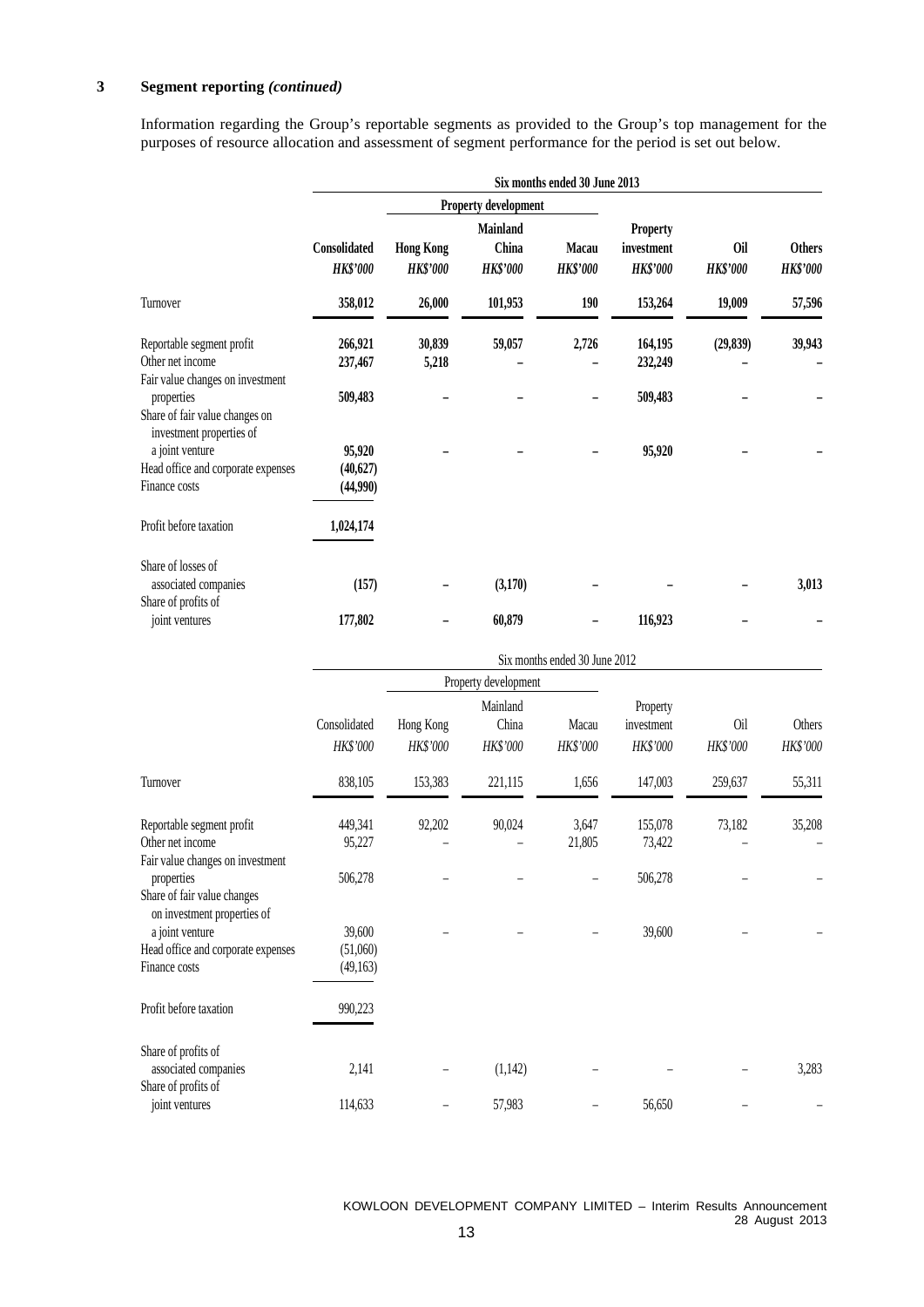#### **3 Segment reporting** *(continued)*

|                                                                                                                                            |                                                     |                                     |                                      | At 30 June 2013          |                                                  |                               |                                  |
|--------------------------------------------------------------------------------------------------------------------------------------------|-----------------------------------------------------|-------------------------------------|--------------------------------------|--------------------------|--------------------------------------------------|-------------------------------|----------------------------------|
|                                                                                                                                            |                                                     | Property development                |                                      |                          |                                                  |                               |                                  |
|                                                                                                                                            | Consolidated<br><b>HK\$'000</b>                     | <b>Hong Kong</b><br><b>HK\$'000</b> | Mainland<br>China<br><b>HK\$'000</b> | Macau<br><b>HK\$'000</b> | <b>Property</b><br>investment<br><b>HK\$'000</b> | <b>Oil</b><br><b>HK\$'000</b> | <b>Others</b><br><b>HK\$'000</b> |
| Reportable segment assets<br>Deferred tax assets<br>Pledged bank deposits<br>Cash and cash equivalents<br>Head office and corporate assets | 41,473,108<br>45,570<br>18,518<br>793,548<br>14,581 | 7,190,242                           | 11,079,661                           | 10,425,547               | 10,873,026                                       | 1,427,130                     | 477,502                          |
| Consolidated total assets                                                                                                                  | 42,345,325                                          |                                     |                                      |                          |                                                  |                               |                                  |
| Interest in associated companies<br>Interest in and amounts due from joint                                                                 | 2,394,831                                           |                                     | 2,376,103                            |                          |                                                  |                               | 18,728                           |
| ventures                                                                                                                                   | 2,525,037                                           |                                     | 1,617,434                            |                          | 907,603                                          |                               |                                  |
|                                                                                                                                            |                                                     |                                     |                                      | At 31 December 2012      |                                                  |                               |                                  |
|                                                                                                                                            |                                                     |                                     | Property development                 |                          |                                                  |                               |                                  |
|                                                                                                                                            |                                                     |                                     | Mainland                             |                          | Property                                         |                               |                                  |
|                                                                                                                                            | Consolidated                                        | Hong Kong                           | China                                | Macau                    | investment                                       | <b>Oil</b>                    | Others                           |
|                                                                                                                                            | HK\$'000                                            | HK\$'000                            | HK\$'000                             | HK\$'000                 | HK\$'000                                         | HK\$'000                      | HK\$'000                         |
| Reportable segment assets<br>Deferred tax assets<br>Pledged bank deposits<br>Cash and cash equivalents<br>Head office and corporate assets | 40,607,612<br>53,233<br>35,396<br>564,889<br>15,764 | 7,496,960                           | 10,468,146                           | 10,313,502               | 10,443,309                                       | 1,432,869                     | 452,826                          |
| Consolidated total assets                                                                                                                  | 41,276,894                                          |                                     |                                      |                          |                                                  |                               |                                  |
| Interest in associated companies<br>Interest in and amounts due from joint                                                                 | 2,331,841                                           |                                     | 2,315,147                            |                          |                                                  |                               | 16,694                           |
| ventures                                                                                                                                   | 2,334,078                                           | $\overline{a}$                      | 1,525,602                            |                          | 808,476                                          |                               |                                  |

#### **4 Other net income**

Other net income mainly represents a net gain on disposal of investment properties of HK\$232,249,000 (six months ended 30 June 2012: HK\$73,422,000), an impairment loss on properties written back of HK\$5,218,000 (six months ended 30 June 2012: HK\$21,805,000) and fair value changes on held for trading listed investments of gain of HK\$1,431,000 (six months ended 30 June 2012 : HK\$7,773,000).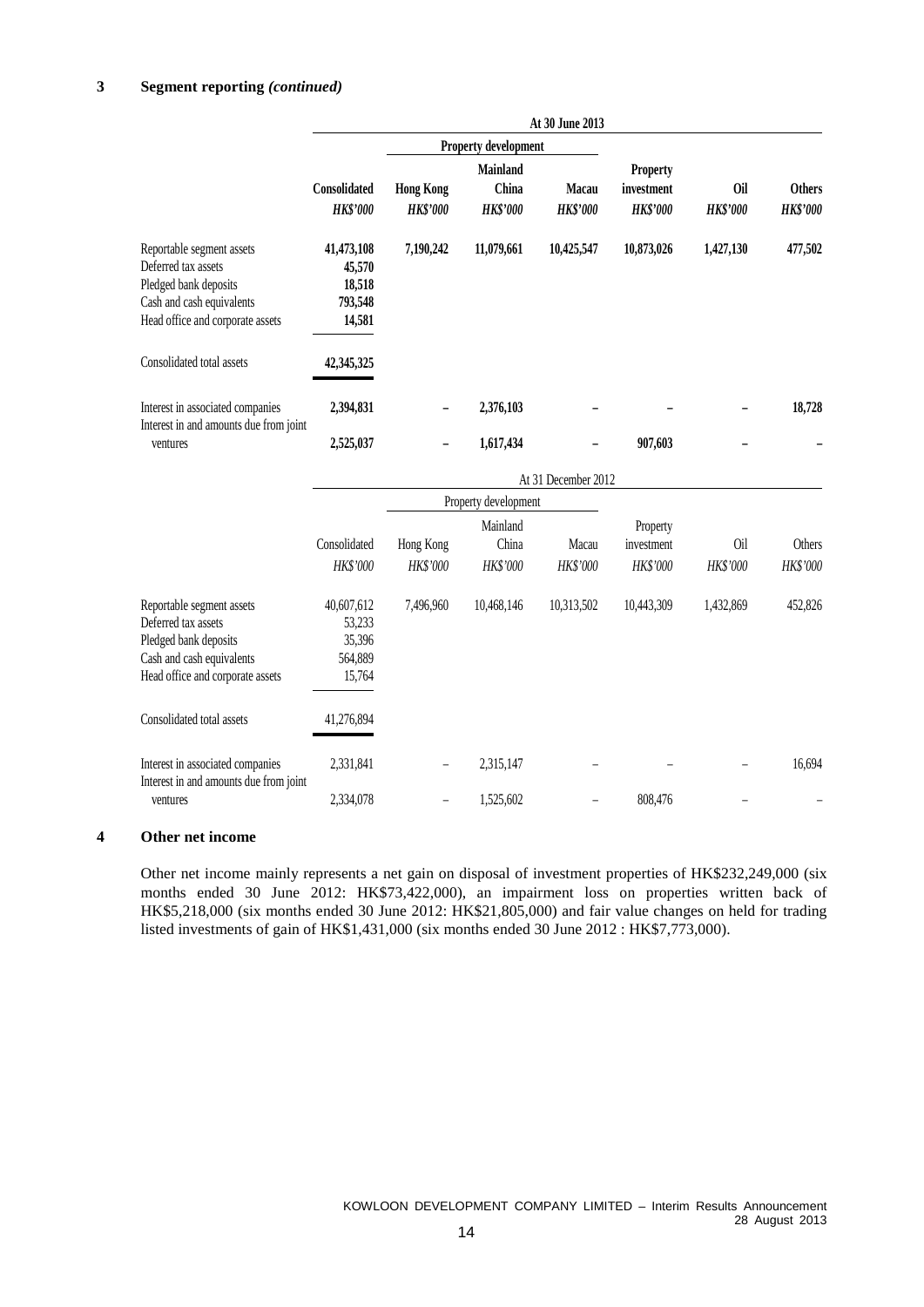#### **5 Finance costs**

|                                                                  | Six months ended 30 June |                 |  |
|------------------------------------------------------------------|--------------------------|-----------------|--|
|                                                                  | 2013                     | 2012            |  |
|                                                                  | <b>HK\$'000</b>          | <b>HK\$'000</b> |  |
| Interest on bank loans and overdrafts                            | 52,665                   | 55,863          |  |
| Interest on loan from/amount payable to ultimate holding company | 48,406                   | 42,115          |  |
| Less: Amount capitalised                                         | (56,081)                 | (48, 815)       |  |
|                                                                  | 44,990                   | 49,163          |  |

#### **6 Income tax**

|                               | Six months ended 30 June |                 |  |
|-------------------------------|--------------------------|-----------------|--|
|                               | 2013                     | 2012            |  |
|                               | <b>HK\$'000</b>          | <b>HK\$'000</b> |  |
| <b>Current tax</b>            |                          |                 |  |
| Provision for profits tax     |                          |                 |  |
| - Hong Kong                   | 30,644                   | 33,795          |  |
| - Outside Hong Kong           | 6,644                    | 20,082          |  |
|                               | 37,288                   | 53,877          |  |
| Land appreciation tax ("LAT") | 5,055                    | 13,973          |  |
| Deferred tax                  | (10, 189)                | 5,161           |  |
|                               | 32,154                   | 73,011          |  |

The provision for Hong Kong profits tax is calculated at 16.5% (six months ended 30 June 2012 : 16.5%) of the estimated assessable profits for the six months ended 30 June 2013. Tax levied in jurisdictions outside Hong Kong is charged at the appropriate rates of taxation currently ruling in relevant jurisdictions.

Under the Provisional Regulations on LAT in Mainland China, all gains arising from transfer of real estate property in Mainland China are subject to LAT at progressive rates ranging from 30% to 60% on the appreciation of land value, being the proceeds of sales of properties less deductible expenditures including cost of land use rights, borrowings costs and all property development expenditures.

#### **7 Earnings per share**

#### **(a) Basic earnings per share**

The calculation of basic earnings per share is based on the profit attributable to shareholders of the Company of HK\$982,015,000 (six months ended 30 June 2012 : HK\$872,438,000) and weighted average number of ordinary shares in issue during the period of 1,150,681,275 (six months ended 30 June 2012 : 1,150,681,275).

#### **(b) Diluted earnings per share**

There are no diluted potential shares in existence during the six months ended 30 June 2013 and 2012.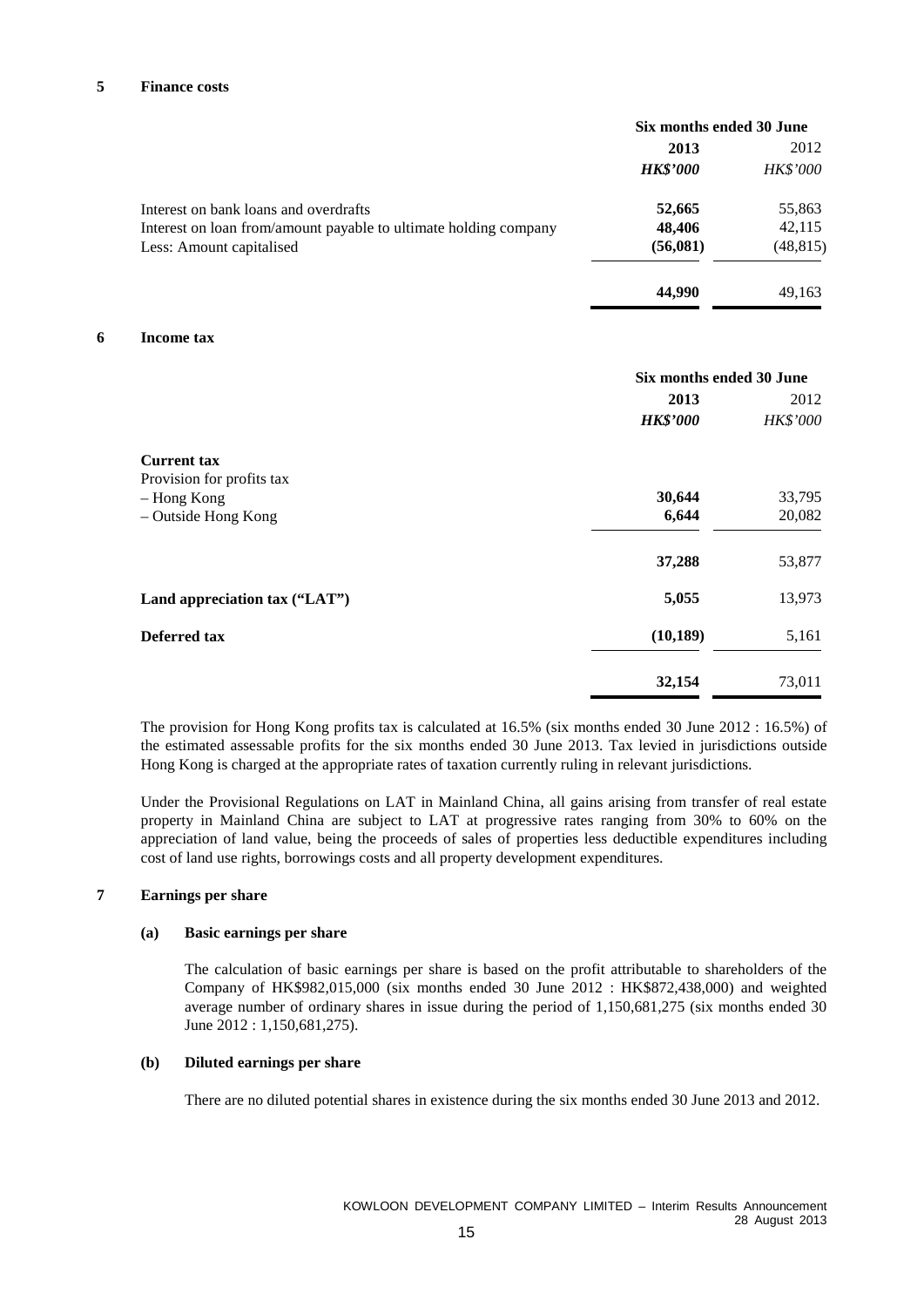#### **8 Dividends**

|                                                                | Six months ended 30 June |                 |
|----------------------------------------------------------------|--------------------------|-----------------|
|                                                                | 2013                     | 2012            |
|                                                                | <b>HK\$'000</b>          | <b>HK\$'000</b> |
| Interim dividend declared after the interim period of HK\$0.21 |                          |                 |
| $(six$ months ended 30 June 2012: HK\$0.21) per share          | 241,643                  | 241,643         |

The interim dividend declared after the interim period has not been recognised as a liability at the interim period end date.

#### **9 Trade and other receivables**

Included in this item are trade receivables (net of impairment losses for bad and doubtful debts) with an ageing analysis as follows:

|                                   | At 30 June      | At 31 December  |
|-----------------------------------|-----------------|-----------------|
|                                   | 2013            | 2012            |
|                                   | <b>HK\$'000</b> | <b>HK\$'000</b> |
| Current and less than 3 months    | 260,941         | 816,576         |
| 3 months to 6 months              | 754             | 1,496           |
| More than 6 months                | 9,546           | 9,208           |
| Trade receivables                 | 271,241         | 827,280         |
| Utility and other deposits        | 70,452          | 57,271          |
| Other receivables and prepayments | 250,030         | 208,955         |
|                                   | 591,723         | 1,093,506       |
|                                   |                 |                 |

The Group maintains a defined credit policy. An ageing analysis of trade receivables is prepared on a regular basis and is closely monitored to minimise any credit risk associated with receivables.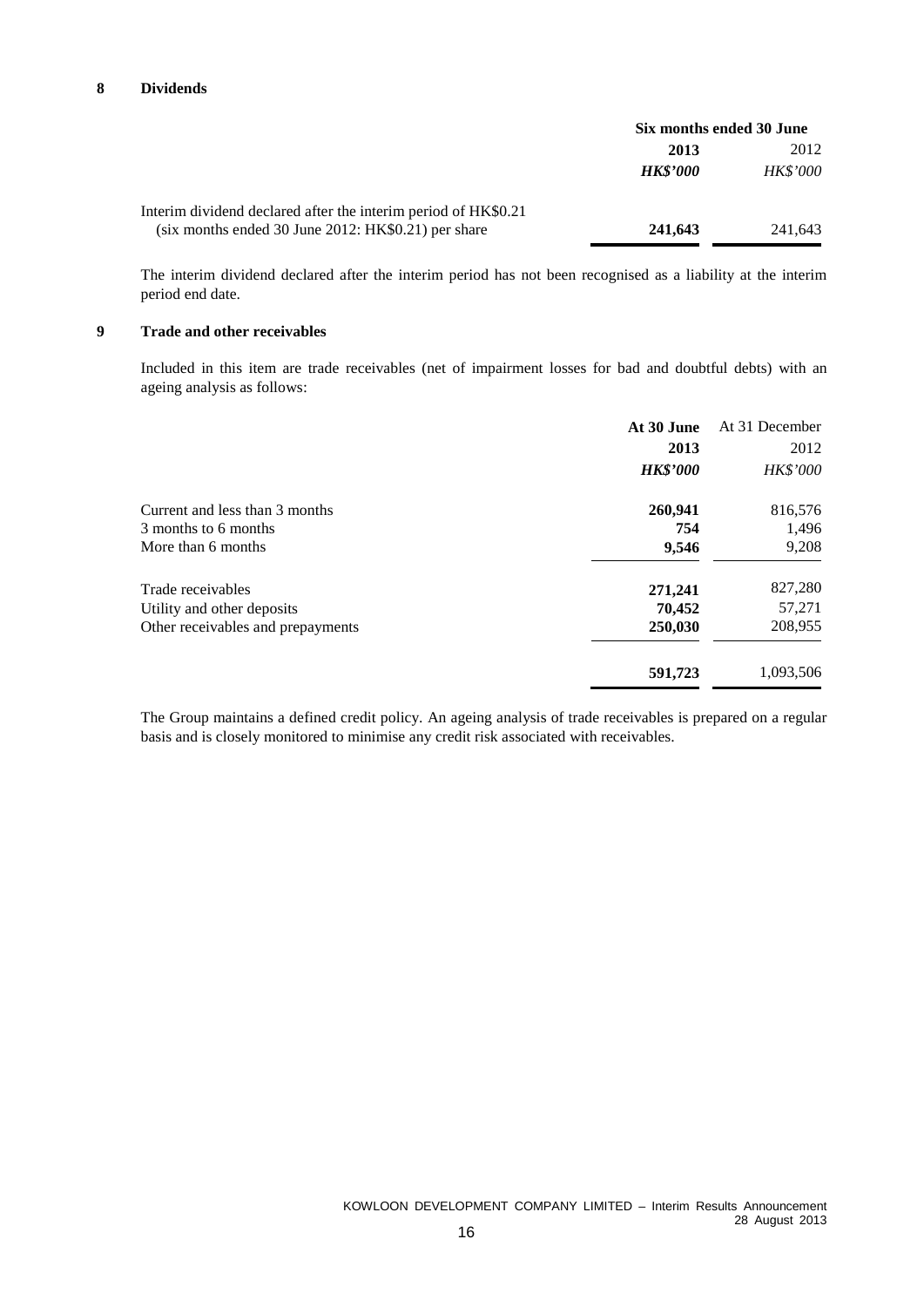#### **10 Trade and other payables**

Included in this item are trade payables with an ageing analysis as follows:

|                                         | At 30 June      | At 31 December |
|-----------------------------------------|-----------------|----------------|
|                                         | 2013            | 2012           |
|                                         | <b>HK\$'000</b> | HK\$'000       |
| Not yet due or on demand                | 799,539         | 698,536        |
| Within 3 months                         | 21,348          | 133,986        |
| 3 months to 6 months                    | 546             | 2,436          |
| More than 6 months                      | 29,380          | 28,393         |
| Trade payables                          | 850,813         | 863,351        |
| Rental and other deposits               | 71,701          | 172,760        |
| Other payables and accrued expenses     | 679,600         | 350,863        |
| Deposits received on sale of properties | 2,085,884       | 1,214,972      |
|                                         | 3,687,998       | 2,601,946      |

## **FINANCIAL REVIEW**

## *Financial Resources and Bank Borrowings*

The total bank borrowings of the Group as at 30 June 2013 amounted to HK\$4,919 million, with HK\$4,542 million was repayable within one year and HK\$377 million was repayable more than one year, a decrease of HK\$951 million comparing with 2012 year end. A substantial portion of the bank loans related to a 3-year term loan with maturity in 2014 and the Group is currently negotiating with banks for the re-financing arrangement. The Group's net borrowings position, after taking into account cash and cash equivalent of HK\$794 million, was HK\$4,125 million as at 30 June 2013, a drop of HK\$1,180 million as compared with HK\$5,305 million as at 31 December 2012. Loan from/amount payable to the ultimate holding company amounted to HK\$6,632 million as at 30 June 2013 which showed a slight increase of HK\$123 million from HK\$6,509 million as at year end 2012.

The Group's gearing ratio (calculated on the basis of net bank borrowings and payables to the ultimate holding company over equity attributable to shareholders of the Company) was 49.3% as at 30 June 2013 as compared with 56.1% at year end 2012.

During the period ended 30 June 2013, substantial cash inflow mainly from sales/presales from various development projects in Hong Kong and Mainland China generated approximately of HK\$1,090 million and HK\$469 million cash inflow to the Group respectively. Also, further disposal of certain non-core investment properties in Hong Kong contributed a HK\$550 million cash inflow during the period under review.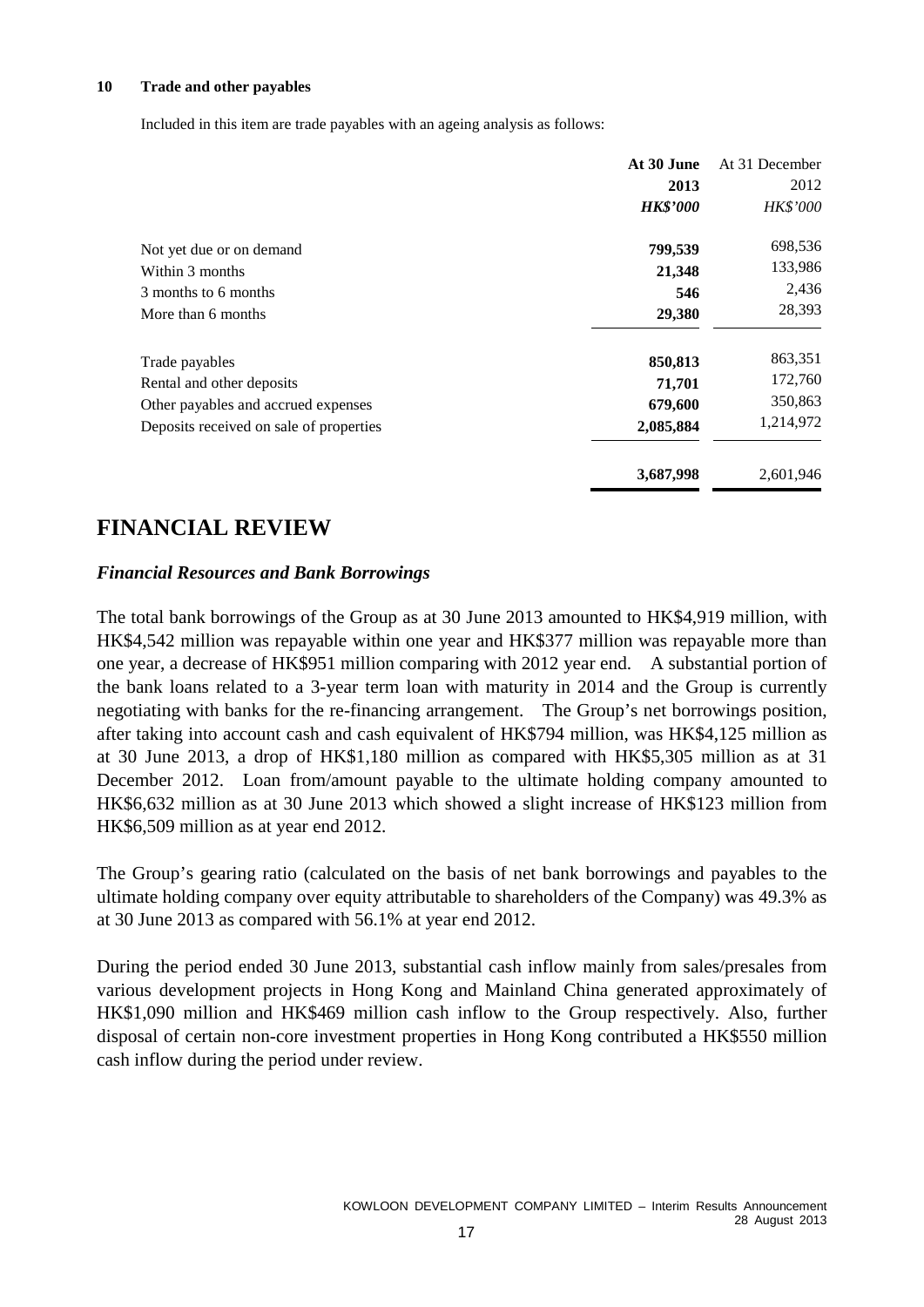The Group continued to actively engage in the development projects in Hong Kong and Mainland China and expended a total of HK\$963 million of construction cost during the period under review. Further acquisitions of certain old properties for future redevelopment projects in Hong Kong with cost of HK\$210 million and hence further expanded the landbank of the Group.

All the Group's borrowings are arranged on a floating rate basis. The Group will closely monitor and manage its exposure to interest rate fluctuations and will consider engaging relevant hedging arrangement when appropriate.

With the investments in Mainland China, the Group is exposed to exchange fluctuations in Renminbi ("RMB"). By using external borrowings in RMB together with revenue and cash generated from the development projects in Mainland China, this can serve as a natural hedge against the exchange rate risk of RMB.

In view of the Group's oil business in Kazakhstan, the Group has been exposed to the exchange fluctuations in the Kazakhstan Tenge ("KZT"), the local currency of Kazakhstan. While the majority of the operating expenses, as well as capital expenditure, of the Group's oil business are denominated in the KZT, over 80% of its revenue is denominated in USD. Due to the currency mismatch between its revenues and expenditures in Kazakhstan, the Group is closely monitoring the fluctuation in the KZT and evaluating the impact on its financial position. The Group will use appropriate currency hedging to minimise the currency risks associated with this business if necessary.

With the financing facilities in place, recurrent rental income from investment properties, cash inflow from presale/sale of the Group's development projects, and the financial support from the ultimate holding company, the Group has sufficient financial resources to satisfy its commitments and future funding requirements.

## *Capital Commitments*

As at 30 June 2013, the Group had commitments in connection with the Group's fixed assets amounting to HK\$71 million.

## *Pledge of Assets*

As at 30 June 2013, properties having a value of HK\$12,183 million and bank deposits of HK\$19 million were pledged to financial institutions mainly to secure credit facilities extended to the Group.

## *Contingent Liabilities*

The Group has given several guarantees in respect of banking facilities granted to a joint venture in Mainland China. Guarantees have been provided to the joint venture amounting to HK\$423 million, representing a 50% proportional guarantee in respect of HK\$846 million term loan facilities. The facilities were fully utilised as at 30 June 2013.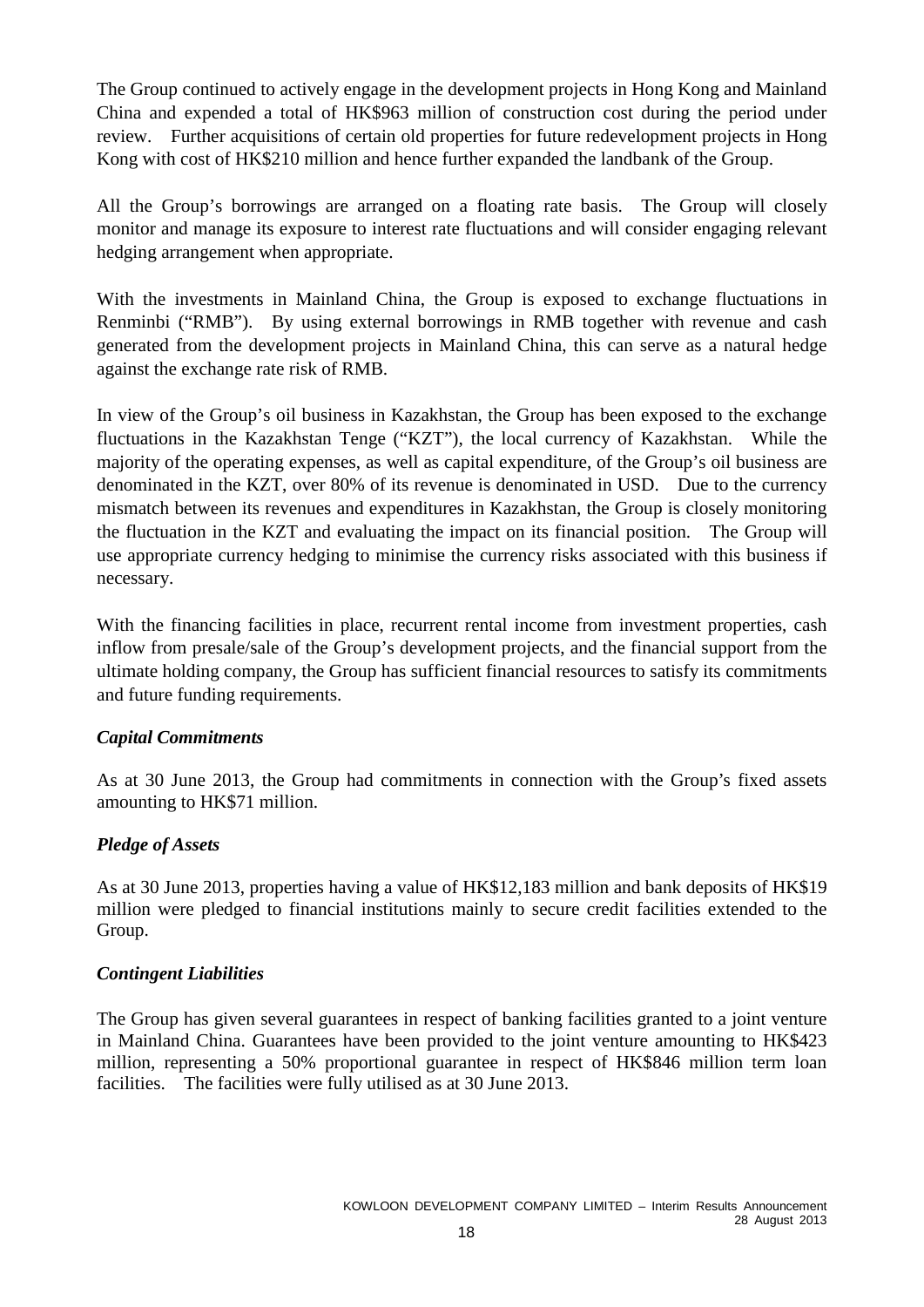## **OTHER INFORMATION**

## *Review of Interim Results*

The Audit Committee of the Company has reviewed the unaudited interim financial statements of the Group for the six months ended 30 June 2013. The Group's independent auditors, KPMG, have carried out a review of the interim financial statements in accordance with Hong Kong Standard on Review Engagements 2410 "Review of interim financial performed by the independent auditor of the entity" issued by the Hong Kong Institute of Certified Public Accountants.

## *Compliance with the Corporate Governance Code*

During the six months ended 30 June 2013, the Company has complied with all code provisions as set out in the Corporate Governance Code contained in Appendix 14 to the Rules Governing the Listing of Securities on The Stock Exchange of Hong Kong Limited (the "Listing Rules"), with the exception of code provisions A.2.1 and A.6.7 as explained below:

## **Code Provision A.2.1**

Mr Or Wai Sheun, the Chairman, has performed the combined role as the chairman and the chief executive taking charge of overall operation of the Group, the reason for deviation of which was disclosed in the 2012 Annual Report.

## **Code Provision A.6.7**

All Non-executive Directors and Independent Non-executive Directors attended the annual general meeting of the Company held on 26 June 2013 (the "AGM"), other than an Independent Non-executive Director who was unable to attend the AGM as he was overseas at the time.

## *Purchase, Sale or Redemption of the Company's Listed Securities*

Neither the Company nor any of its subsidiaries has purchased, sold or redeemed any listed securities of the Company during the six months ended 30 June 2013.

## *Closure of Register of Members*

The Register of Members of the Company will be closed from Wednesday, 2 October 2013 to Thursday, 3 October 2013, both dates inclusive. During which period, no transfer of shares will be registered. In order to qualify for the interim dividend, all transfer forms accompanied by the relevant share certificates must be lodged with the Company's share registrars, Computershare Hong Kong Investor Services Limited, at Rooms 1712-1716, 17th Floor, Hopewell Centre, 183 Queen's Road East, Wanchai, Hong Kong for registration not later than 4:30 pm on Monday, 30 September 2013.